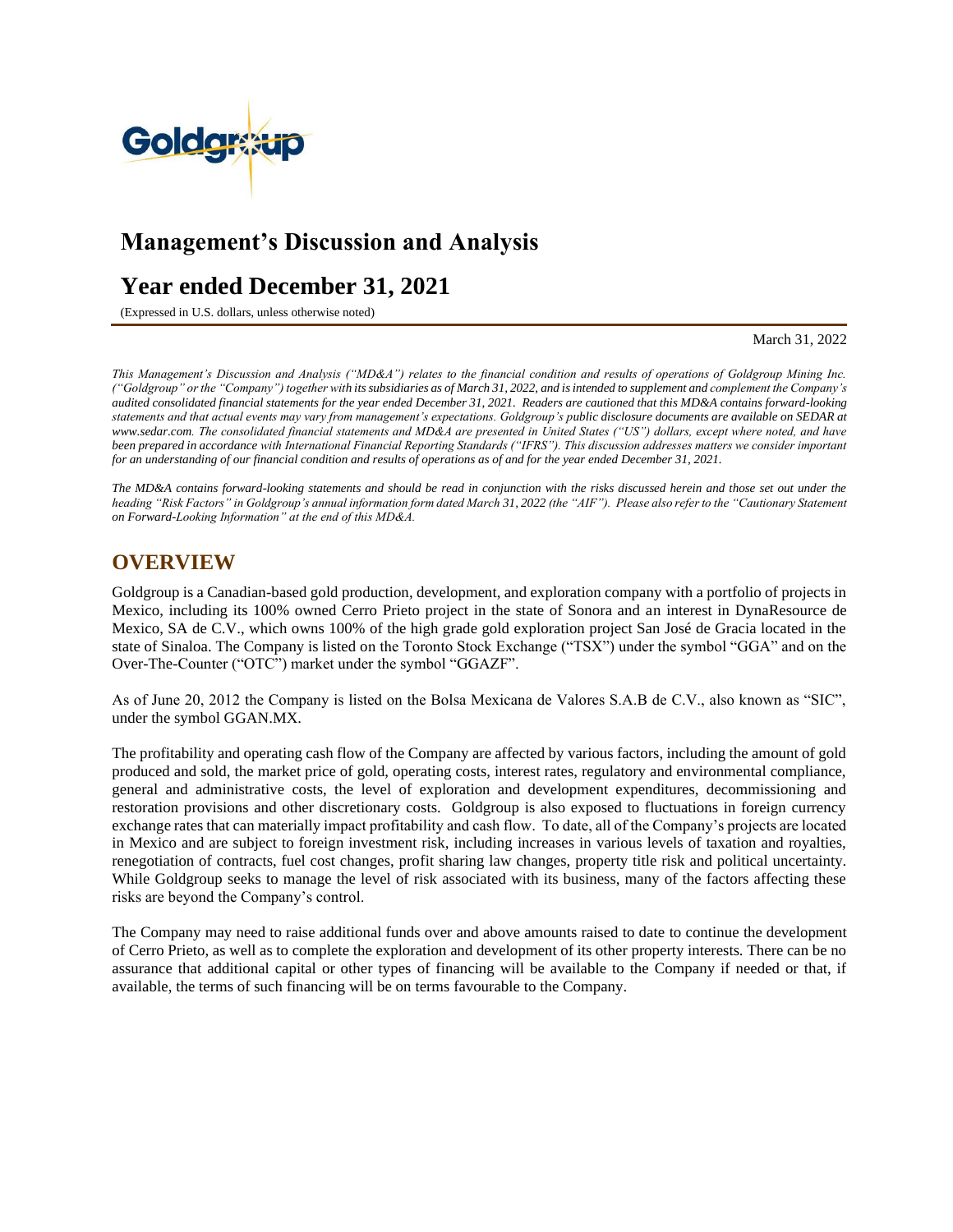# **HIGHLIGHTS AND DEVELOPMENTS – 2021**

- In Q4 2021, the Company moved production to the Puma zone which is an exploration and evaluation property within the Cerro Prieto concessions. Production for 2022 is anticipated to come entirely from the Puma zone.
- During the year ended December 31, 2021, the Company produced 12,906 ounces of gold (Cerro Prieto 9,686, Puma 3,220) (December 31, 2020 – 11,441 ounces of gold).
- During the year ended December 31, 2021, the average realized price for the gold sold was \$1,800 (December  $31, 2020 - $1,764$ .
- During the year ended December 31, 2021, Cerro Prieto's all-in sustaining cost of production per ounce was \$1,422<sup>(1)</sup> and all-in cost per ounce was \$1,645.<sup>(1)</sup> During the year ended December 31, 2021, Puma's all-in sustaining cost of production per ounce was \$2,004 $\scriptstyle\rm (1)}$  and all-in cost per ounce was \$2,227. $\scriptstyle\rm (1)}$
- During the year ended December 31, 2020, the Company's all-in sustaining cost of production per ounce was \$1,570<sup>(1)</sup> and all-in cost per ounce was \$1,821<sup>(1)</sup>
- (1) Cash cost is a non IFRS measure. See "Non IFRS Measures"

# **OUTLOOK**

Prior to the second quarter in 2018, the Company primarily focussed on its 100% owned Cerro Prieto project. However, in April 2018 until the end of Q1 2019, the Company also proceeded with extraction and operations on its Batamote project. The Company only produced from the Cerro Prieto project in 2020 although had to deal with a government mandated shutdown in Q2 and had water issues in Q3 which reduced production. In Q4 2021 the Company moved production from Cerro Prieto to the Company's Puma zone which is an exploration and evaluation property. Production for 2022 is anticipated to come entirely from the Puma zone. The capital earned on these projects will allow the company to have sufficient resources and time to favourably resolve the San Jose de Gracia project.

Main areas of focus for 2022 include:

- Cerro Prieto the Company is pursuing exploration of nearby areas within our concessions to extend mine life and potentially increase production. The Company is re-leaching material to extract residual gold from previously leached material which is expected to increase gold production in the coming quarters.
- Puma zone In Q4 2021 the Company began producing for the Puma zone which is an exploration and evaluation property.
- Satellite deposits the Company is assessing additional satellite deposits in the area to evaluate whether there are economical ounces to be added to the Company's resource base.
- San José de Gracia work to bring a resolution to the conflict with DynaUSA and move the project into production.

# *Going concern*

The Company has experienced recurring operating losses and has an accumulated deficit of \$146.3 million at December 31, 2021. In addition, as at December 31, 2021, the Company has working capital deficiency of \$3.8 million. Working capital is defined as current assets less current liabilities and provides a measure of the Company's ability to settle liabilities that are due within one year with assets that are also expected to be converted into cash within one year. The continuing operations of the Company are dependent upon its ability to arrange additional financing and resolving the legal disputes with DynaUSA. These matters result in material uncertainties which may cast significant doubt about the Company's ability to continue as a going concern. These financial statements do not include any adjustments that would be necessary if the going concern assumption were not appropriate. If the going concern basis was not appropriate for the financial statements, then adjustments would be necessary in the carrying value of assets and liabilities, the reported revenues and expenses, and the classifications used in the statement of financial position.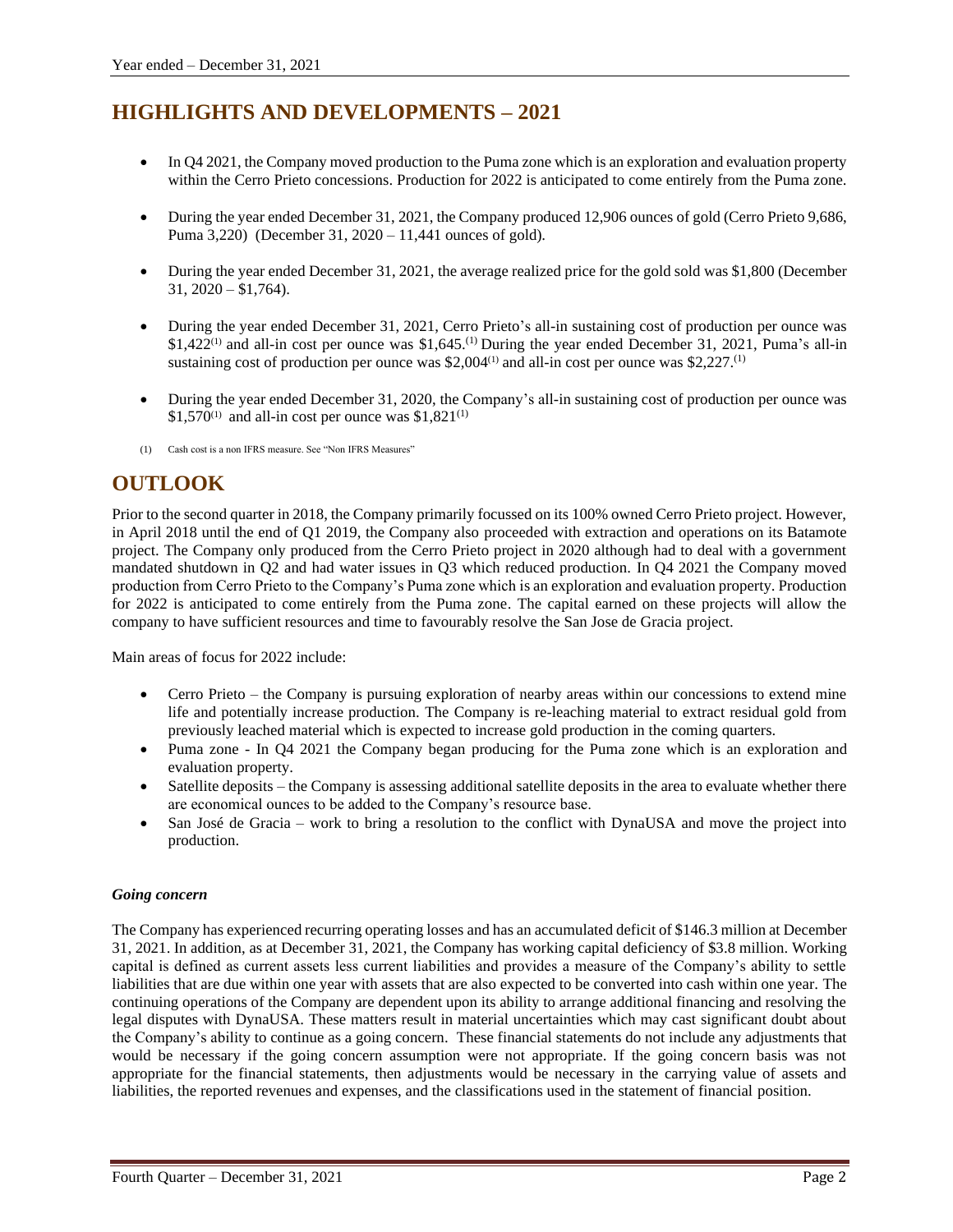In March 2020 the World Health Organization declared coronavirus COVID-19 a global pandemic. This contagious disease outbreak, which has continued to spread, and any related adverse public health developments, has adversely affected workforces, economies, and financial markets globally, potentially leading to an economic downturn. To date, the Company was required to limit operations at the Cerro Prieto project for 45 days in Q2 2020 due to the Mexican Government mandate to suspend non-essential businesses and since then the operations have continued at full capacity with the government approved safety standards in place. It is not possible for the Company to predict the duration or magnitude of any further adverse results of the outbreak and its effects on the Company's business or results of operations at this time.

# **FINANCIAL AND OPERATIONAL HIGHLIGHTS**

| <b>Operating Statistics</b>                      | <b>Twelve months ended</b><br><b>December 31, 2021</b> | <b>Twelve months ended</b><br><b>December 31, 2020</b> |
|--------------------------------------------------|--------------------------------------------------------|--------------------------------------------------------|
| Ore mined (tonnes)                               | 1,011,203                                              | 882,886                                                |
| Waste mined (tonnes)                             | 5,914,424                                              | 5,321,651                                              |
| Total mined (tonnes)                             | 6,925,627                                              | 6,204,537                                              |
| Waste-to-ore-ratio                               | 5.85                                                   | 6.03                                                   |
| Ore to pad (tonnes)                              | 1,007,749                                              | 835,460                                                |
| Recovery                                         | 45%                                                    | 49%                                                    |
| Grade of ore mined (g/t Au)                      | 0.83                                                   | 0.94                                                   |
| Grade of ore placed on pad<br>$(g/t \text{ Au})$ | 0.70                                                   | 0.87                                                   |
| Run of mine (tonnes)                             | 357,461                                                |                                                        |
| Run of mine $(g/t \text{ Au})$                   | 0.34                                                   |                                                        |
| Rehandling material (tonnes)                     | 146,504                                                |                                                        |
| Rehandling material (g/t Au)                     | 0.43                                                   |                                                        |
| Gold ounces – produced                           | 12,906                                                 | 11,441                                                 |
| Gold ounces – sold                               | 12,925                                                 | 11,085                                                 |
| Average realized gold price<br>per ounce sold    | \$<br>1,800                                            | \$<br>1,764                                            |

# *Year ended December 31, 2021 compared to year ended December 31, 2020*

Total gold produced has increased from the comparative period due to increased tonnage placed on the pad in addition to the Company starting a run-of-mine program and rehandling/re-leaching of old zones of the leach pad in the current year. The total recovery has decreased as the expected recovery of the run-of-mine and rehandling program is lower than the standard crushing program the Company had in the prior years. The grade mined was lower in the current year as a result of the production area during the year.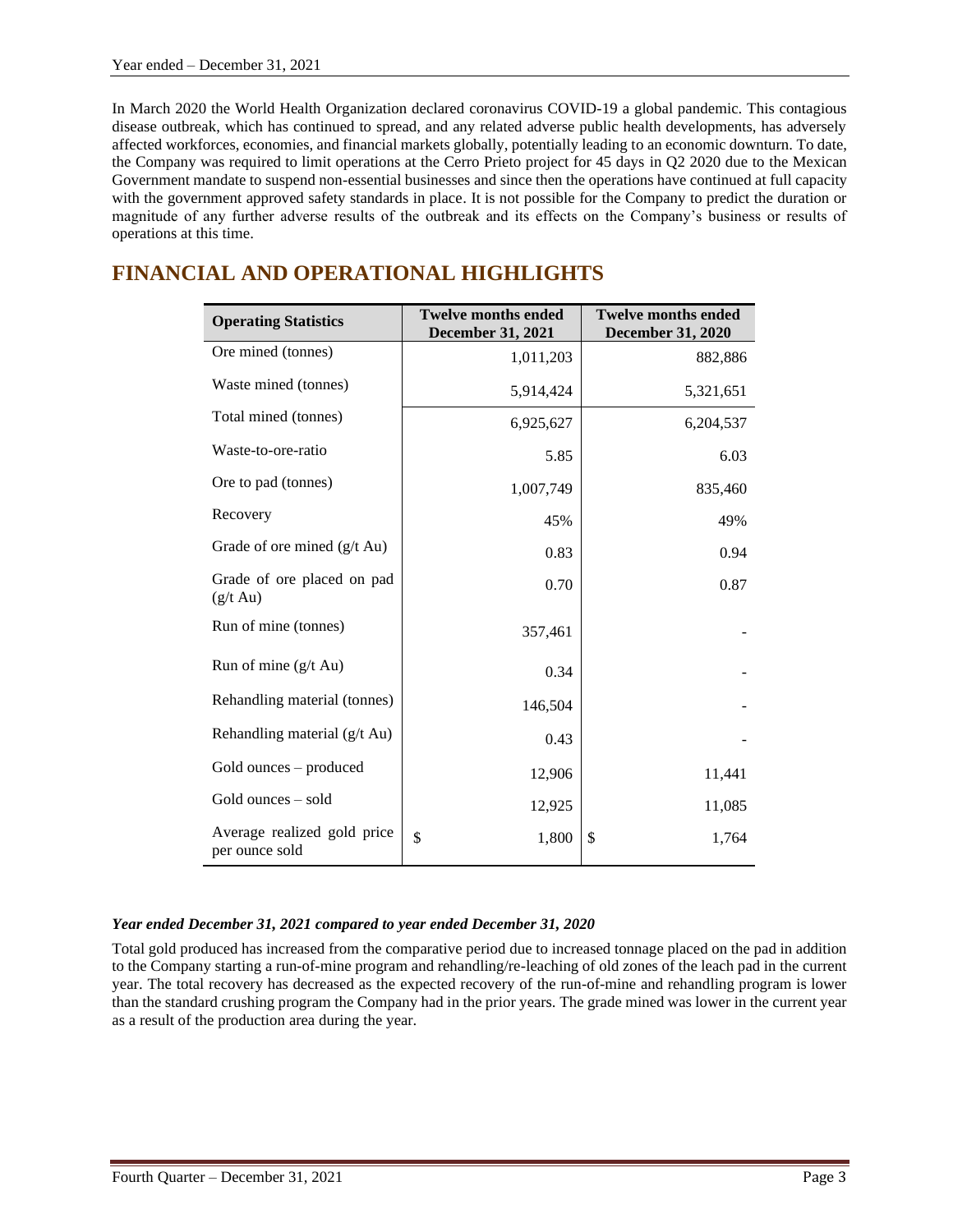|                                                                            | <b>Year ended December 31,</b>             |                                              |                                                         |  |
|----------------------------------------------------------------------------|--------------------------------------------|----------------------------------------------|---------------------------------------------------------|--|
| (tabled amounts are expressed in thousands of U.S dollars)                 | 2021                                       | 2020                                         | 2019                                                    |  |
| Metal sales<br>Cost of sales<br>Depreciation and depletion<br>Gross profit | \$<br>18,439<br>(16,249)<br>(1,655)<br>535 | \$<br>19.874<br>(16,760)<br>(1,977)<br>1,137 | $\mathcal{S}$<br>19,369<br>(16,023)<br>(2,326)<br>1,020 |  |
|                                                                            |                                            |                                              |                                                         |  |
| General and administration <sup>(a)</sup>                                  | (3,093)                                    | (3,099)                                      | (2,809)                                                 |  |
| Finance cost, net                                                          | (223)                                      | (368)                                        | (324)                                                   |  |
| Bad debt (expense) reversal                                                |                                            |                                              | 100                                                     |  |
| Impairment – exploration and evaluation assets                             |                                            |                                              | (2,606)                                                 |  |
| Foreign exchange (loss) gain                                               | 27                                         | (55)                                         | (2)                                                     |  |
| Warrant liability - unrealized gain                                        | 290                                        | (25)                                         | 8                                                       |  |
| Gain on settlement of accounts payable                                     |                                            |                                              | 591                                                     |  |
| Gain on sale of property and equipment                                     | 58                                         | 283                                          | 3                                                       |  |
| Gain on disposal of available for sale investments                         | 271                                        | 925                                          | 529                                                     |  |
| Other income                                                               | 1,306                                      | 67                                           | 71                                                      |  |
| Loss before income taxes                                                   | (829)                                      | (1, 135)                                     | (3,419)                                                 |  |
| Provision for income taxes:                                                |                                            |                                              |                                                         |  |
| Current                                                                    | (209)                                      | (95)                                         | (450)                                                   |  |
| Future                                                                     |                                            |                                              |                                                         |  |
| Net Income (loss)                                                          | (1,038)                                    | (1,230)                                      | (3,869)                                                 |  |
| Basic & diluted loss per share                                             | (0.00)                                     | (0.01)                                       | (0.02)                                                  |  |

(a) General and administration expense include amortization expense, non-cash stock based compensation expense, salary and consulting expense, professional fees and exploration expense.

|                                                            | <b>Year ended December 31,</b> |        |        |  |
|------------------------------------------------------------|--------------------------------|--------|--------|--|
| (tabled amounts are expressed in thousands of U.S dollars) | 2021                           | 2020   | 2019   |  |
| Cash and cash equivalents                                  | \$948                          | \$582  | \$560  |  |
| Total assets                                               | 10,872                         | 11,055 | 9,682  |  |
| Non-current financial liabilities                          | 956                            | 1,634  |        |  |
| Cash dividends declared                                    | \$0.00                         | \$0.00 | \$0.00 |  |

Gross profit was \$0.5 million in the current year which was lower than 2020 and 2019 and the result of an increased cash cost as the Company began producing through run-of-mine operations and rehandling/re-leaching which increased costs. In addition, in Q4 the Company began to produce from the new Puma zone which is classified as an exploration and evaluation asset and therefore all costs and revenues associated with production were capitalized.

General and administration expenses were slightly lower than 2020 and higher than 2019 due to higher legal fees related to the Dyna USA legal issues than in 2019. Finance cost were lower than 2020 and 2019 as the outstanding loan amount is lower than 2019 and the Company didn't incur transaction costs in the current year as it did in 2020. Foreign exchange and warrant liability unrealized gain fluctuated dependent on volatility of the market conditions.

Income tax expense and recovery fluctuated dependent on level of mining activity. Non-cash deferred income tax expense for accounting purpose depends on the difference between carrying value for accounting purpose and tax basis.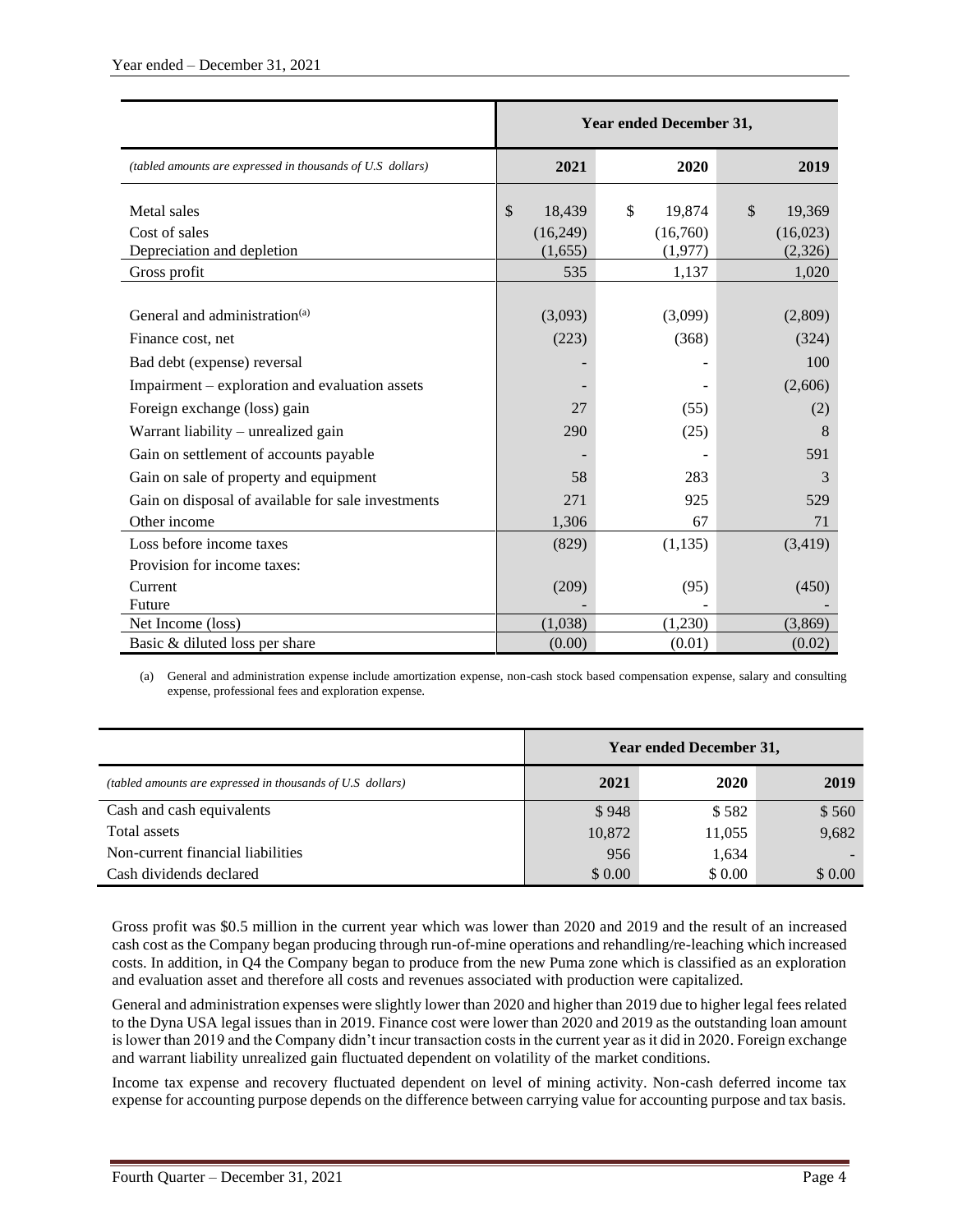Cash and cash equivalents were higher than 2020 and 2019 and fluctuates depending on the timing of and receipt of sales proceeds. Total assets were lower than 2020 due to depletion recorded on Cerro Prieto and not having inventory in the current year as production moved to the Puma zone which is classified as an evaluation and exploration asset. Total assets were higher than 2019 as the decrease in mineral properties was offset by an increase in exploration and evaluation asset and other receivables. Non-current financial liabilities is \$956 due to the portion of the loan currently being classified as long-term and the warrant liability and long-term lease liability.

| (tabled amounts are expressed in<br>thousands of U.S. dollars)                           | O <sub>4</sub> 2021 | O3 2021 | O <sub>2</sub> 2021 | O1 2021 | <b>O4 2020</b> | <b>O3 2020</b> | Q2 2020 | <b>O1 2020</b> |
|------------------------------------------------------------------------------------------|---------------------|---------|---------------------|---------|----------------|----------------|---------|----------------|
| Revenue                                                                                  |                     | 3,806   | 7,284               | 7,349   | 6,573          | 4,746          | 3,293   | 5,262          |
| Income (loss) income from mine<br>operations                                             |                     | (1,913) | 1,915               | 533     | 901            | (817)          | 491     | 562            |
| Net income (loss)                                                                        | (1,045)             | (1,380) | 1,801               | (414)   | 456            | (1, 424)       | (102)   | (160)          |
| Total comprehensive income<br>(loss) for the period<br>Basic and diluted earnings (loss) | (1,045)             | (1,380) | 1,801               | (414)   | 456            | (1, 424)       | (102)   | (160)          |
| per share                                                                                | (0.00)              | (0.01)  | 0.01                | (0.00)  | 0.01           | (0.01)         | (0.00)  | (0.00)         |
| Diluted earnings (loss) per share                                                        | (0.00)              | (0.01)  | 0.01                | (0.00)  | 0.01           | (0.01)         | (0.00)  | (0.00)         |
| Cash and cash equivalents                                                                | 948                 | 3,479   | 3,415               | 1,666   | 582            | 582            | 342     | 1,169          |
| Total assets                                                                             | 10,664              | 11,018  | 13,507              | 10,791  | 11,055         | 9,591          | 8,802   | 9,083          |
| Non-current financial liabilities                                                        | 956                 | 763     | 763                 | 1,490   | 1,634          | 1,947          |         |                |
| Cash dividend declared                                                                   | 0.00                | 0.00    | 0.00                | 0.00    | 0.00           | 0.00           | 0.00    | 0.00           |
| Total ounces produced                                                                    | 2,528               | 2,937   | 3,837               | 3,604   | 3,859          | 2,110          | 2,243   | 3,228          |
| Total ounces sold                                                                        | 2,160               | 2,953   | 3,822               | 3,989   | 3,465          | 2,479          | 1,897   | 3,243          |

# **QUARTERLY RESULTS**

# *Three months ended December 31, 2021 statement of losses compared with previous quarters in 2020 and 2019*

Revenue has fluctuated over the years as the Company switched from producing at Cerro Prieto to Batamote back to Cerro Prieto and then in Q4 2021 to the new Puma zone which is classified as an exploration and evaluation asset and all related revenue and production costs are capitalized.

Net loss was \$1.1 million in the current quarter which is higher than any of the comparative except Q3 2021 and Q3 2020. The increase in net loss was the result of production costs and revenue from the new Puma zone being capitalized and therefore only costs being recognized in Q4.

Total gold produced was lower than all quarters except Q3 2022 and Q2 2020. The decrease is the result of lower throughput of tonnage because of delays with equipment failure, contractor productivity and lower grade ore than expected.

# *Total assets and non-current liabilities as at December 31, 2021 compared with previous quarters in 2020 and 2019*

Total assets trended lower due to the continued depletion of the Cerro Prieto mine and the impairment of the Ecuador exploration and evaluation projects in Q3 2019.

Non-current financial liabilities is \$0.9 million due to the portion of the loan currently being classified as long-term and the warrant liability and long-term lease liability.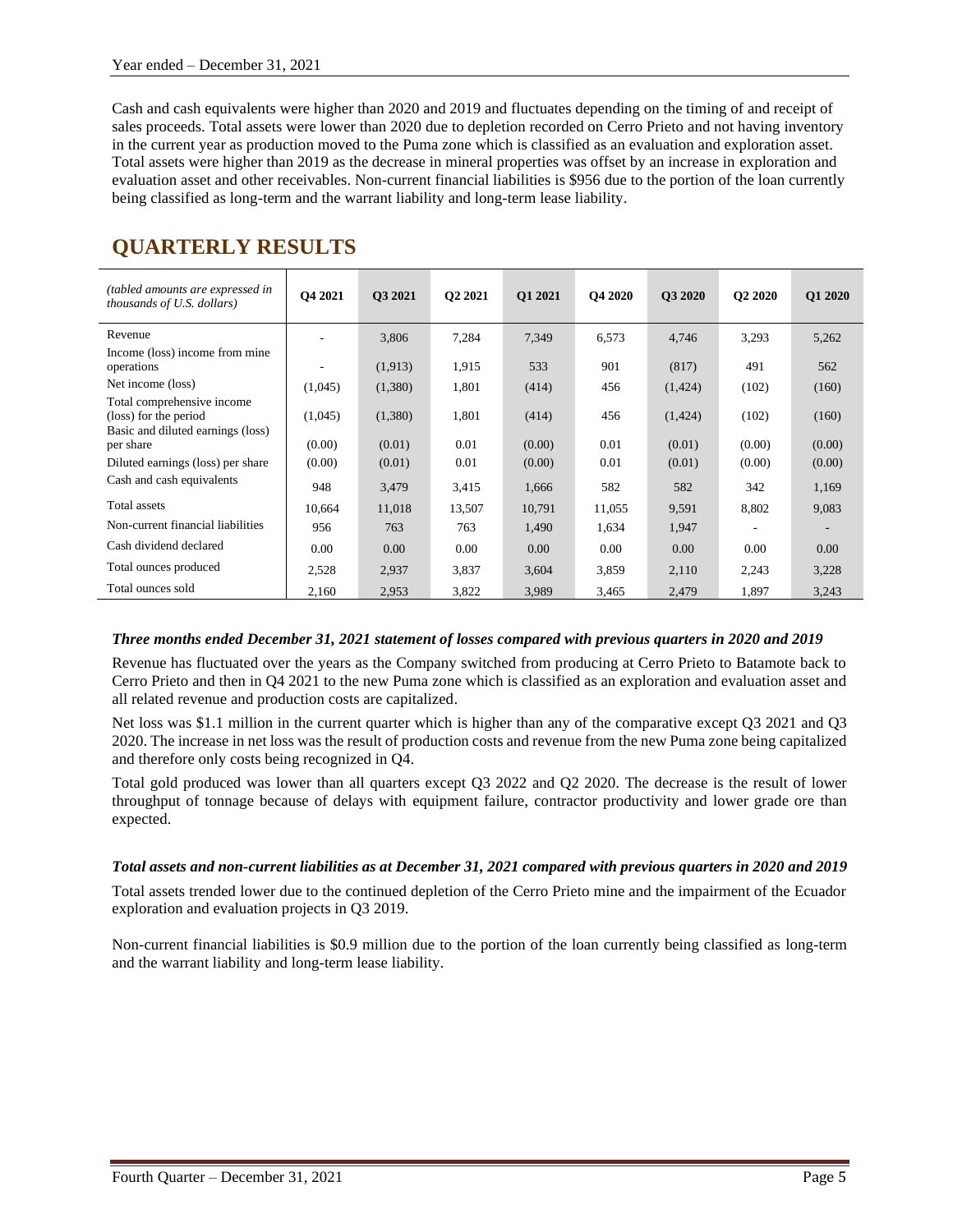# **CERRO PRIETO PROJECT, MEXICO**

# *Overview*

The Cerro Prieto project, located in the Cucurpe Mining District, Sonora, Mexico, is comprised of the San Felix (205 ha), San Francisco (10 ha), Elba (5.82 ha), Huerta de Oro (20 ha), Reyna de Plata (9.79 ha), Cerro Prieto "North" (2,508 ha) and Argonauta 6 (4,120 ha) mineral concessions. Cerro Prieto is 52 road kilometers from the regional center of Magdalena de Kino (population 40,000) and 150 kilometers northeast of the city of Hermosillo.

Gold is produced in doré in Mexico and then shipped to a refiner in the United States for final refining prior to sale. Cerro Prieto is subject to a 2% NSR royalty payable upon production in addition to a production royalty payable to Oroco Resource Corp. calculated as 20% of the difference between the market price of gold and \$1,250 per ounce up to a maximum of US\$90 per ounce of gold produced from the project, for the greater of:

- (i) The first 90,000 ounces of gold produced from the Cerro Prieto Project; and
- (ii) All ounces of gold produced from the Project until the completion of five full years of commercial production.

As at December 31, 2021, there are 6,881 ounces remaining on the production royalty which when concluded will save the Company \$90/ounce in production costs at gold prices above \$1,700. This savings is projected to begin in Q3 of 2022.

On August 8, 2013 the Company released an updated National Instrument 43-101 Measured and Indicated and Inferred mineral resource estimate (the "NI 43-101") for Cerro Prieto. Giroux Consultants Ltd. and Duncan Bain Consulting Ltd. prepared and authorized the release of this NI 43-101 resource estimate entitled "Report on the 2011-2012 Exploration Program including an Updated Resource Estimation on the Cerro Prieto Project - Magdalena de Kino Area, Sonora State Mexico dated June 10, 2013". Highlights of this estimate can be found in the MD&A for the year ended December 31, 2013 on SEDAR.

The Company wishes to make clear that it is not basing its production decision on a preliminary economic assessment demonstrating the potential viability of mineral resources or a feasibility study of mineral reserves demonstrating economic and technical viability, and as a result there is increased uncertainty and these are multiple technical and economic risks of failure which are associated with this production decision. These risks, among others, include areas that are analyzed in more detail in a Preliminary Economic Assessment ("PEA") or Feasibility Study, such as applying economic analysis to resources or reserves, more detailed metallurgy, a number of various specialized studies.

# **SAN JOSÉ DE GRACIA PROJECT, MEXICO**

# *Overview*

On March 14, 2011, the Company completed the requirements for its earn-in/option agreement with DynaResource de Mexico S.A. de C.V. ("DynaMexico") for a 50% equity interest in DynaMexico by reaching the expenditure funding requirement of \$18,000,000. DynaMexico owns 100% of the San José de Gracia gold project.

San José de Gracia is located in the northeast portion of Sinaloa State, Mexico, approximately 120 kilometres northeast of the coastal city of Los Mochis, straddling the Chihuahua border. The property consists of 34 mineral concessions covering approximately 69,000 hectares with no outstanding royalty or other applicable interests.

Management has had numerous discussions with DynaUSA, owners of the remaining percentage shareholding of DynaMexico, to determine how to proceed with this project. The Company continues to assess available alternatives for the future development of the San José de Gracia project. Until such time as a development strategy and financial plan for the San José de Gracia project can be agreed to with DynaUSA, Goldgroup's financial support to fund further exploration and development activities has been placed on hold. Development activities will be limited and the costs of maintaining the project are expected to be nominal.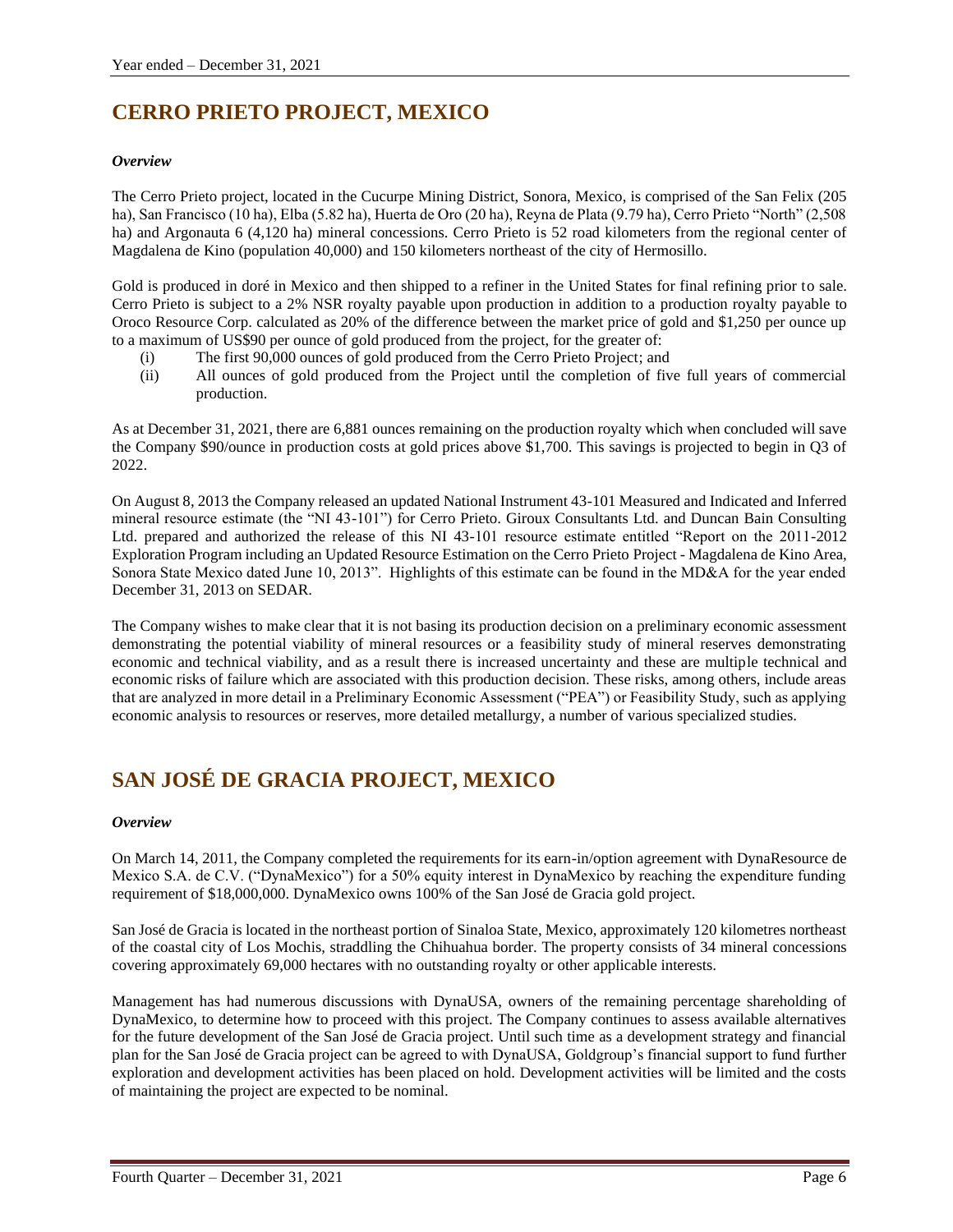# *Legal disputes*

There are several ongoing legal disputes between Goldgroup and DynaUSA which are summarized below:

On January 22, 2013 Goldgroup announced that it had moved to dismiss as totally without merit a lawsuit filed against it and others in Dallas County District Court by DynaResource, Inc. and DynaResource de Mexico, S.A. de C.V. (collectively "DynaResource").

DynaResource alleged, among other things, that the Company has wrongfully used and disseminated confidential information and data belonging to DynaResource, and materially misrepresented Goldgroup's ownership interest in SJG. Goldgroup owns an interest in DynaMexico, which owns 100% of SJG. Goldgroup has properly disclosed its interest in SJG, has not materially misrepresented it, and has not improperly used any DynaResource confidential information. Goldgroup denies all such allegations by DynaResource, has moved to dismiss the lawsuit, and intends to vigorously defend itself and its interests.

On October 28, 2013 the Company announced that it filed a legal action before the appropriate criminal authorities in Mexico concerning recent activities undertaken by Koy Wilber Diepholz ("Diepholz"), shareholder, President and Chairman of the Board of Directors of DynaMexico and Chairman, Chief Executive Officer and Treasurer of DynaUSA. The purpose of the legal action case is to investigate whether illegal acts were committed by Diepholz, in his role as CEO of DynaMexico, for his own benefit and for the benefit of DynaUSA.

On March 10, 2014 the Company filed for arbitration in Denver, Colorado, against DynaResource Inc. to protect its interests pursuant to the Earn-In/Option Agreement between DynaResource and Goldgroup, dated September 1, 2006 (the "Agreement").

On June 29, 2015 a Mazatlán Judge denied DynaMex the request for an "amparo", which is, by Mexican Law, an appeal to the injunction obtained by Goldgroup against DynaMex regarding the 300 new shares of DynaMex issued in favor of DynaUSA. The issuance of the DynaMex shares to DynaUSA diluted Goldgroup's ownership interest (from 50% to 20%) in DynaMex with DynaUSA purporting to be an owner of 80% of DynaMex.

On October 13, 2015 the Company was made aware of a news release disseminated by DynaResource de Mexico SA de C.V. ("Dyna"). Goldgroup was never notified of the purported court case discussed, does not recognize any of the claims mentioned therein and is of the belief that such claims are without merit.

During the year ended December 31, 2015, management concluded that due to the ongoing legal disputes the Company no longer has significant influence over DynaMexico and therefore discontinued treating the investment as an investment in associate.

During the year ended December 31, 2016 the Company received the favorable results and award from the conclusion of the arbitration between the Company and DynaUSA. The results and award were issued by the American Arbitration Association – International Centre for Dispute Resolution ("Arbitrator" or "ICDR") on August 24, 2016. This Award is final, binding and may be enforced in court.

# **Results and Award from Arbitration**

The Arbitrator concluded that there is no doubt that DynaUSA has failed to do what they are obligated to do under an Earn-In/Option Agreement with Goldgroup, dated September 1, 2006 (the "Agreement").

The Award, in summary, clarifies several doubts arising from misleading news releases issued by DynaUSA:

The Award confirms that the Agreement is in full force and effect;

- The expenditures made by DynaUSA without the approval of the joint Management Committee have to be reimbursed to DynaResource Mexico S.A. de C.V. ("DynaMexico"), an entity in which Goldgroup owns 50% equity of, since Goldgroup did not participate in those decisions;
- A detailed accountability assessment by DynaUSA must be done for Goldgroup for the last 5 years when DynaUSA excluded Goldgroup from the management of DynaMexico and delivered to Goldgroup within 20 days of the issuance of the Award;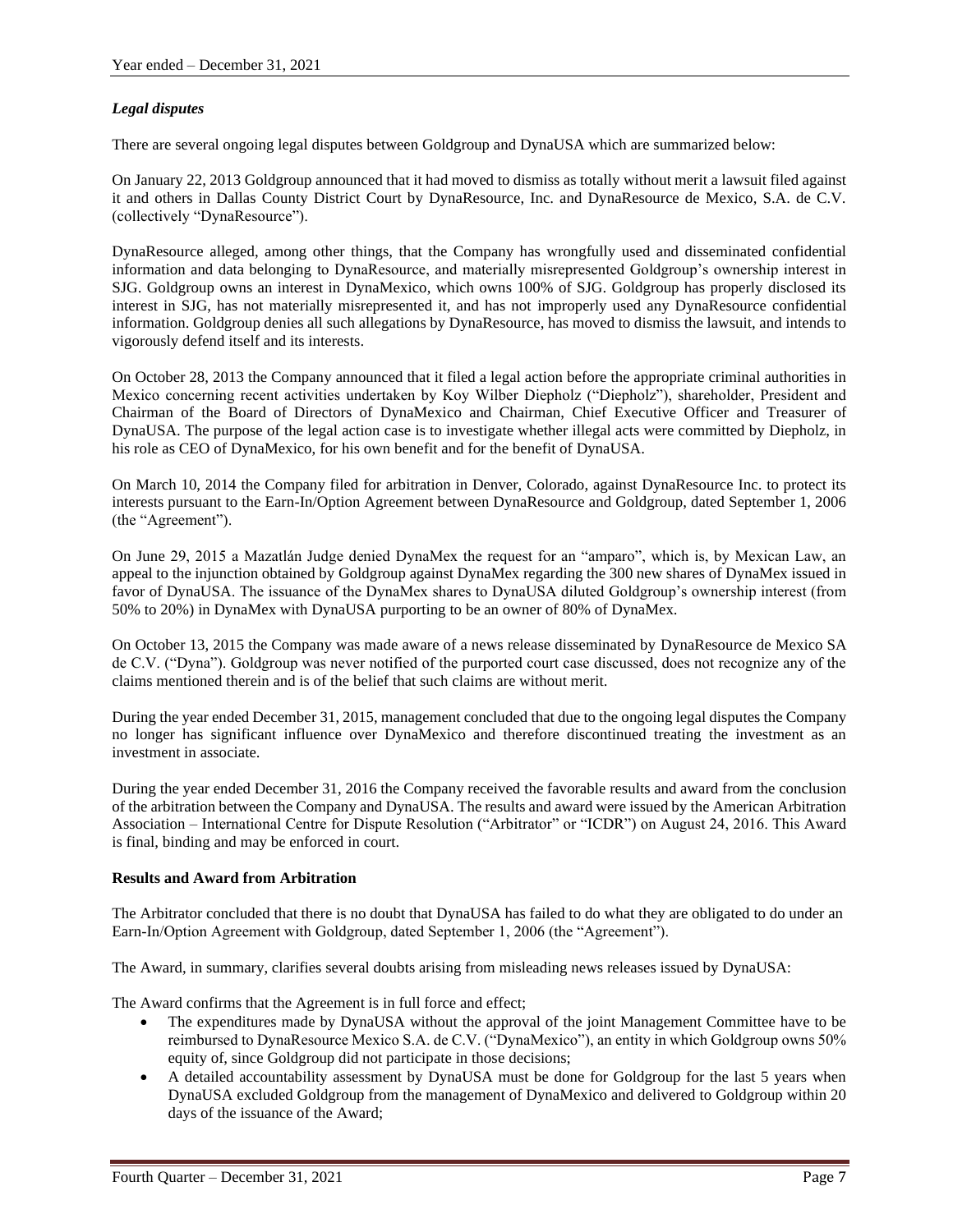- The use of the Power of Attorney of Mr. K.D. Diepholz did not provide authorization for Mr. Diepholz to circumvent the Management Committee's power to approve and oversee expenditures;
- DynaUSA has acted in bad faith and breached the terms of the Agreement;
- Certain amounts must be reimbursed to Goldgroup which includes and not limited to the fees paid and to be paid in the Mexico City case related to the current dispute;
- A fifth director must be jointly appointed in DynaMexico and the names of prospective candidates exchanged by the parties, no later than 10 calendar days from the date of the Award ; and
- The deliberate dilution by DynaUSA of Goldgroup's equity interest in DynaMexico was illegal.

The Company has complied with all requirements set out in the Arbitration award and has yet to receive any payment or required documentation from DynaUSA or Dyna Mexico.

On August 24, 2017, a Federal Amparo judge in the state of Veracruz, Mexico, dismissed Goldgroup Resources Inc.'s Amparo challenge. Goldgroup's position in response to the USD\$48 million claim remains the same, that Goldgroup was never notified of the purported court case, and does not recognize any of the claims mentioned therein and is of the belief that such claims are entirely without merit. The Company pursued the case to the Mexican Supreme Court level to get the judgement overturned.

Following the arbitration, DynaUSA filed documents in an attempt to convince the court to vacate the arbitration award. In February 2018, the Company received the recommendation of the magistrate judge in Denver, who recommended that the Company's application to confirm the arbitration award be denied. The Company filed an objection to request the presiding judge to reject the recommendation and confirm the arbitration award.

On May 9, 2019, the Company received a final judgment in the United States District Court for the District of Colorado confirming the Company's Results and Award from Arbitration discussed above.

The May 9th order denied DynaResource's motion to vacate the award and rejected the recommendation of the magistrate Judge, who had agreed with DynaResource that the arbitration award should be thrown out.

The court's order confirms all of the relief outlined in the August 2016 arbitration award, including DynaUSA having to: pay the Company \$404 in costs and attorney fees; pay the Company \$86 in separate fees and expenses; and pay DynaMexico \$1,045 for various legal and other expenses that DynaUSA improperly caused DynaMexico to incur.

On March 25, 2020, the United States District Court for the District of Colorado denied DynaResource's motion to alter or amend the Final judgement and denied DynaResource's motion for a stay of judgment pending appeal and to waive or reduce supersedeas bond and ordered DynaResource to post a supersedeas bond in the amount of \$1,107 in order to be granted a stay, within 21 days of the order. On April 10, 2020, DynaResource appealed the May 9, 2019 order and Final judgement.

On July 24, 2020, the United States District Court for the District of Colorado granted DynaResource a stay on the monetary awards upon posting of a \$1,111,000 bond before July 28, 2020, but denied DynaResource's request to stay the non-monetary awards of the judgement. This bond has been posted and therefore the monetary awards are stayed pending the outcome of Dyna's appeal of the arbitration award. The appeal is fully briefed, and the Tenth Circuit Court of Appeals in Denver, Colorado, heard argument on the appeal on March 9, 2021.

On April 16, 2021, the Tenth Circuit Court of Appeals (the "Circuit Court") affirmed the May 9, 2019 order and judgment from United States District Court for the District of Colorado, which confirmed the arbitration award (the "Arbitral Award") the Company received on August 14, 2016 pursuant to an arbitration held in Denver, Colorado, commencing in March 2014 (the "Arbitration"). During the period ended September 30, 2021, the Company received the \$1,111,000 appeal bond funds from DynaUSA.

The Circuit Court rejected the appeal lodged by Texas-based DynaResource Inc. ("DynaUSA") and its Mexican subsidiary ("DynaMexico") to vacate the Arbitral Award, which had found that DynaUSA had improperly diluted the Company's interest in the San Jose de Gracia Mexican mining project, which Goldgroup had earned into pursuant to an option agreement between the Company and DynaUSA (the "Agreement")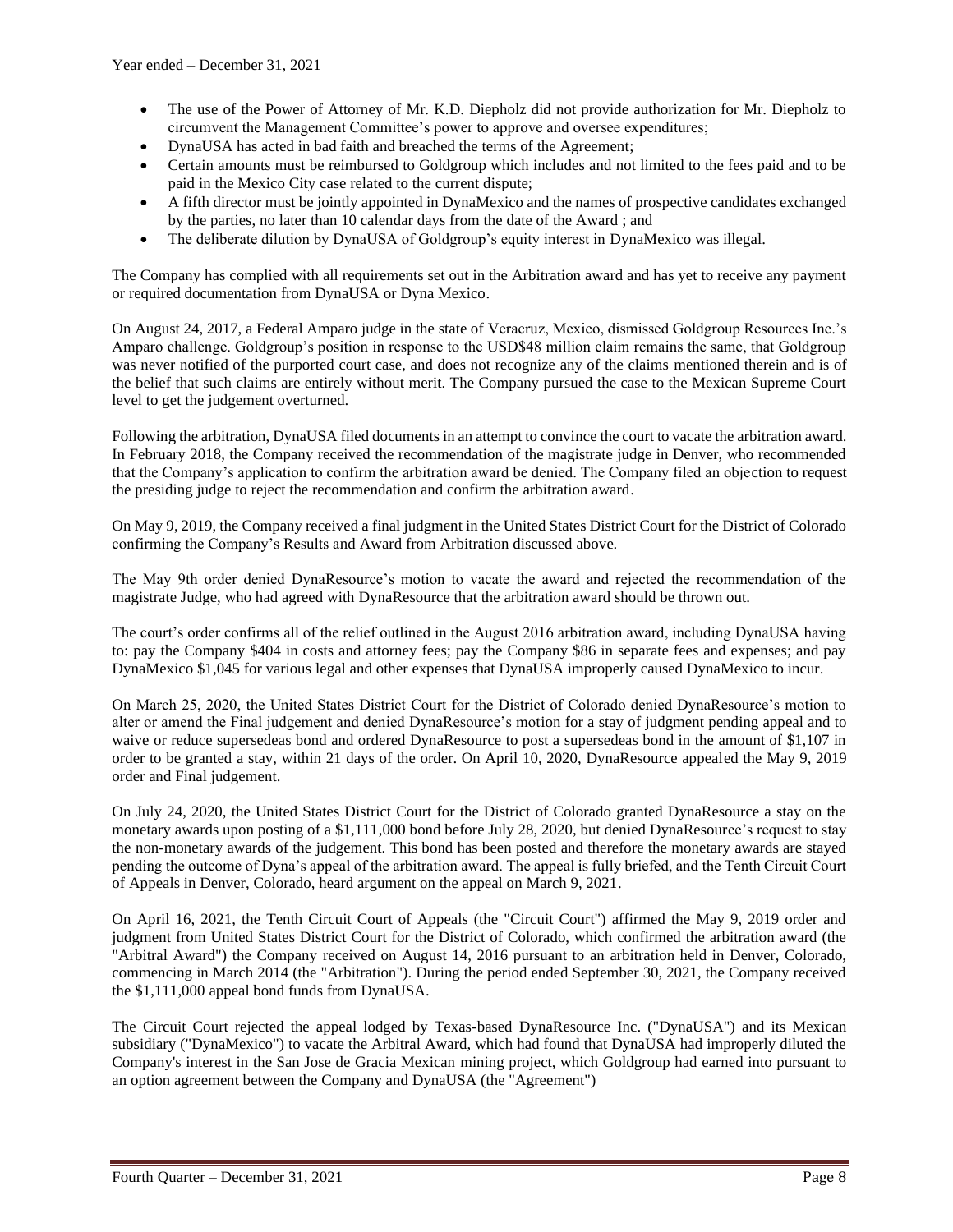On December 6, 2019 the 11th Federal Circuit Collegiate Court in México denied Goldgroup's Amparo regarding the USD \$48 million claim and on February 20, 2020 a Mexico City court issued a judgement in favour of DynaMexico. The Company will continue to pursue all legal avenues in Mexico to achieve a favorable resolution to the dispute. On August 28, 2020, DynaMexico sought recognition of the judgment under the Texas Uniform Foreign-Country Money Judgment Recognition Act. This lawsuit was dismissed by the Court for want of jurisdiction on November 30, 2020. DynaMexico filed a Motion for new trial on December 30, 2020. The motion for a new trial was overruled by operation of law on February 15, 2021.

On December 4, 2020 DynaMexico filed another claim seeking recognition of the judgment under the Texas Uniform Foreign-County Money Judgment Recognition Act. The Company has filed a Special Appearance, Motion to Dismiss for Improper Venue, and Motion for Non-Recognition in response. A hearing was held on the Special Appearance and Motion to Dismiss for Improper Venue on February 8, 2021 and on May 12, 2021 The 134th Judicial District Court, as a District Court of the State of Texas, ruled it is not required to recognize DynaMexico's foreign judgment from the country of Mexico. DynaUSA has appealed this decision and the appeal has been fully briefed and oral arguments are set for April 20, 2022.

The Company will continue to pursue the recovery of its original 50% interest in DyneMexico with the potential for further litigation in Mexico or the United States and there is no guarantee the company will be successful in its claim.

# *Status of Project*

The Company released an updated technical report on the San José de Gracia project dated effective September 5, 2011, which was prepared by Jim Cuttle, P.Geo. and Gary Giroux, P.Eng of Giroux Consultants Ltd., each an independent qualified person under NI 43-101 standards. The technical report significantly increased the Company's mineral resource estimate at San José de Gracia, establishing indicated mineral resources at the Tres Amigos vein of 147,000 ounces of gold (913,000 tonnes @ 5.00g/t Au, 10.72g/t Ag, 0.21% Cu, 0.54% Zn), and growing inferred mineral resources at all four veins from 618,000 to 963,000 ounces of gold (5.813 million tonnes @ 5.16g/t gold, 10.26g/t silver, 0.21% copper and 0.16% zinc) and 1.917 million ounces of silver, representing an increase of 56%. The previous technical report dated February 28, 2011, estimated solely inferred mineral resources.

On February 15, 2012, DynaUSA announced that it had received the results of a different mineral resource estimate for the San José de Gracia project (the "DynaUSA Estimate"). The DynaUSA Estimate included aggregate indicated mineral resources at Tres Amigos of 892,534 tonnes, with an average grade of 4.46 g/t, totaling 127,921 oz/Au, and at San Pablo of 1,307,509 tonnes, with an average grade of 6.52 g/t, totaling 274,171 oz/Au, and aggregate inferred mineral resources of 3,953,143 tonnes, with an average grade of 5.83 g/t, totaling 740,911 oz/Au. The DynaUSA Estimate includes a higher volume of indicated mineral resources as compared to the mineral resources estimate contained in the technical report released by Goldgroup due to the use of different qualified persons and their corresponding assumptions and parameters. The February 15, 2012 news release issued by DynaUSA and the NI 43- 101 Technical Report filed on March 28, 2012 by DynaUSA can be found on SEDAR.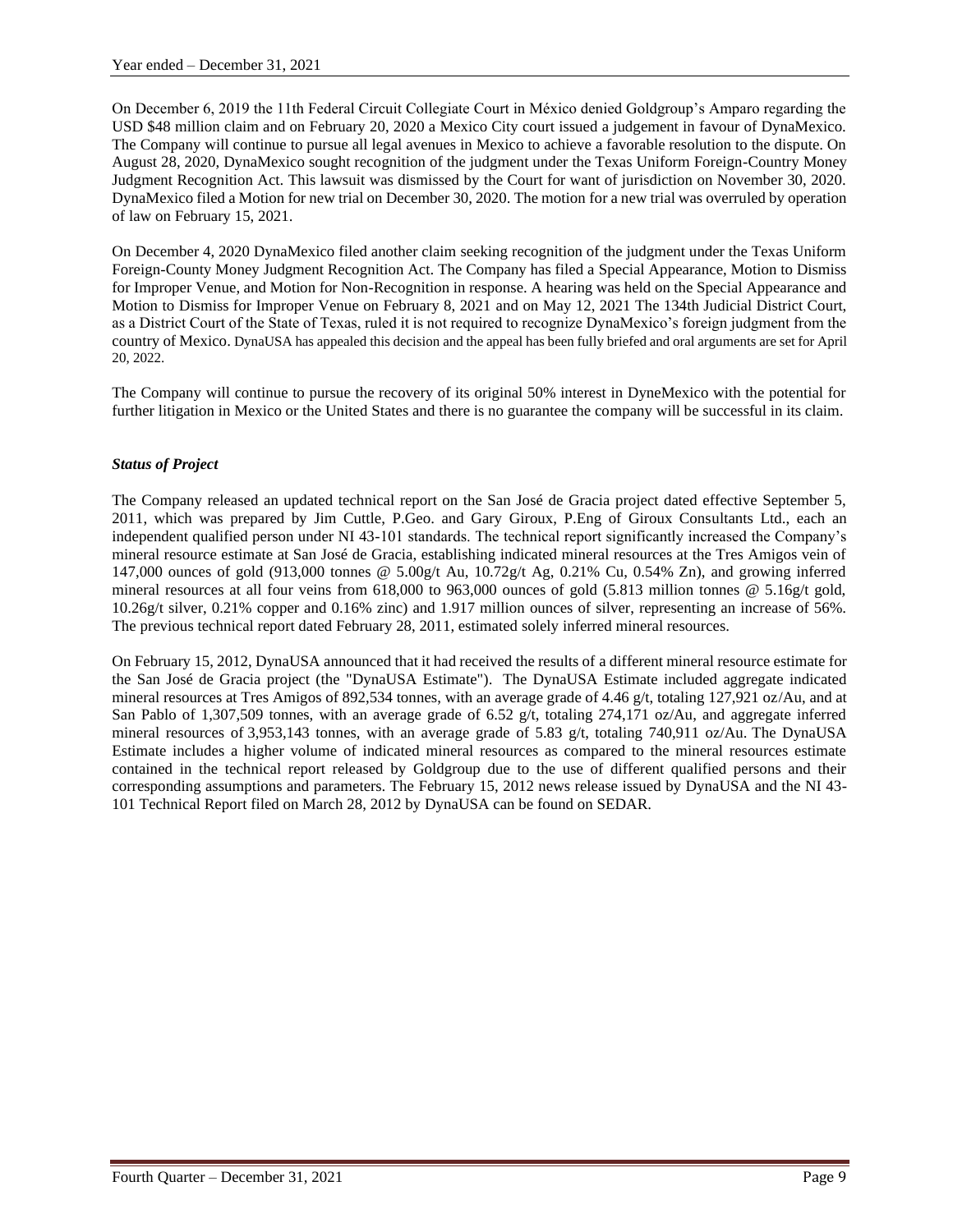# **LIQUIDITY AND CAPITAL RESOURCES**

|                                                             | <b>Year ended December 31,</b> |         |         |
|-------------------------------------------------------------|--------------------------------|---------|---------|
| (tabled amounts are expressed in thousands of U.S. dollars) | 2021                           | 2020    | 2019    |
| Cash (used) generated by operating activities - net         | 2,239                          | (1,248) | 1,751   |
| Cash (used) generated in investing activities               | (1,635)                        | 159     | (130)   |
| Cash (used) generated by financing activities               | (238)                          | 1,111   | (1,390) |
| Increase in cash and cash equivalents                       | 366                            | 22      | 231     |
| Cash and cash equivalents, beginning of year                | 582                            | 560     | 329     |
| Cash and cash equivalents, end of year                      | 948                            | 582     | 560     |

A summary of the Company's cash position and changes in cash and cash equivalents for:

Cash outflow from operating activities were higher in the current year due to cash flow from mining operations and the change working capital items (e.g. decrease in accounts receivables), net of corporate expenses.

Cash outflows from investing activities were higher compared to the inflow in the prior year and higher than the outflow in 2019. The outflows from the current year was predominately due to a loss from production from Puma where all production costs and revenue are capitalized which commenced in Q4 2021.

Cash outflow from financing activities were higher than the inflows from 2020 and lower than the outflows in 2019. 2019 saw the repayment of Accendo loans while 2020 had the additional drawdown of Aceendo where 2021 only had lease and interest payments recorded.

# **SHAREHOLDER'S EQUITY**

The Company's authorized capital stock consists of an unlimited number of common shares without par value. As at December 31, 2021 and the date of this report, the Company had 211,803,356 common shares, 19,840,000 stock options and 20,833,332 warrants outstanding.

On August 31, 2020, the Company closed a private placement and issued 26,666,667 units at a price of \$0.03 per unit, for aggregate gross proceeds of approximately \$600,000 (CAD \$800,000). Each unit consisted of one common share of the Company and one-half of one common share purchase warrant, with each full warrant exercisable to purchase one share at a price of \$0.06 per Share until August 31, 2022.

As part of a loan restructure, the Company issued 7,500,000 warrants to Accendo. Each warrant is exercisable for the purchase of one common share in the capital of the Company at a price of \$0.025 per share with an expiry date of June 29, 2023.

Table below provides a summary of the warrants outstanding as at the date of this report:

| <b>Expiry date</b>                     | <b>Number</b><br>of warrants | Weighted<br>Average<br>exercise price (C\$) |
|----------------------------------------|------------------------------|---------------------------------------------|
| June 29, 2023                          | 7,500,000                    | 0.025                                       |
| August 31, 2022                        | 13,333,332                   | 0.060                                       |
| Balance, as at the date of this report | 20,833,332                   | 0.047                                       |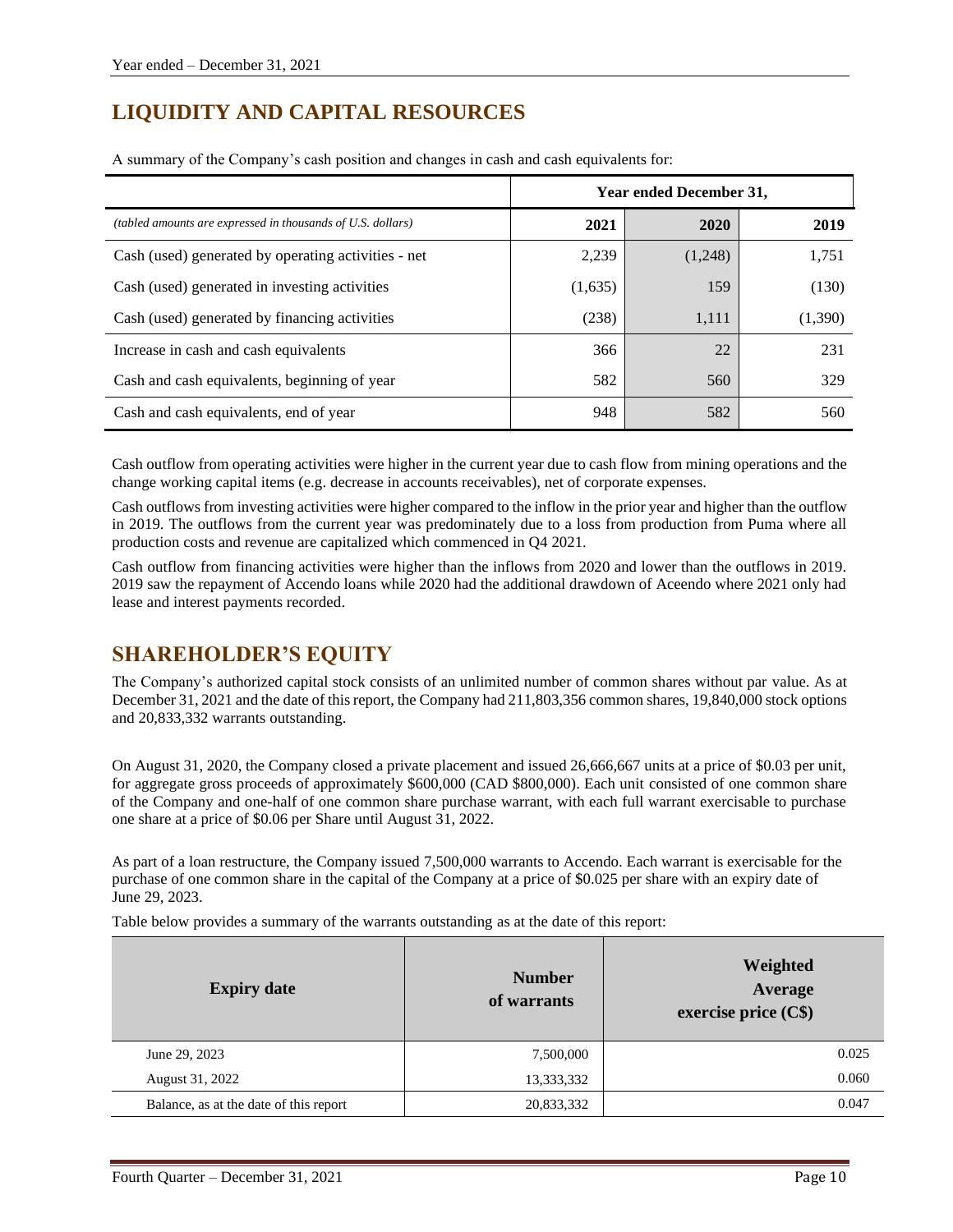| <b>Expiry date</b>                     | <b>Number</b><br>of stock options | <b>Number of stock</b><br>options (vested) | <b>Exercise price</b><br>(CDN\$) |
|----------------------------------------|-----------------------------------|--------------------------------------------|----------------------------------|
| January 23, 2023                       | 1,440,000                         | 1,440,000                                  | 0.07                             |
| July 27, 2025                          | 8,150,000                         | 6,112,500                                  | 0.035                            |
| December 22, 2026                      | 10,250,000                        | 2,562,500                                  | 0.035                            |
| Balance, as at the date of this report | 19,840,000                        | 10,115,000                                 |                                  |

The table below provides a summary of the stock options outstanding as at the date of this report:

# **REGULATORY DISCLOSURES**

#### **Off balance sheet arrangements**

The Company does not have any off-balance sheet arrangements.

#### **Proposed Transactions**

The Company does not have any proposed transactions as at December 31, 2021 other than as disclosed elsewhere in this document.

# **Financial instruments**

#### *Fair values of financial instruments*

The fair values of financial instruments are summarized as follows:

# *Fair value measurements*

The accounting classification and of each category of financial instruments, and the level within the fair value hierarchy in which they have been classified are set out below: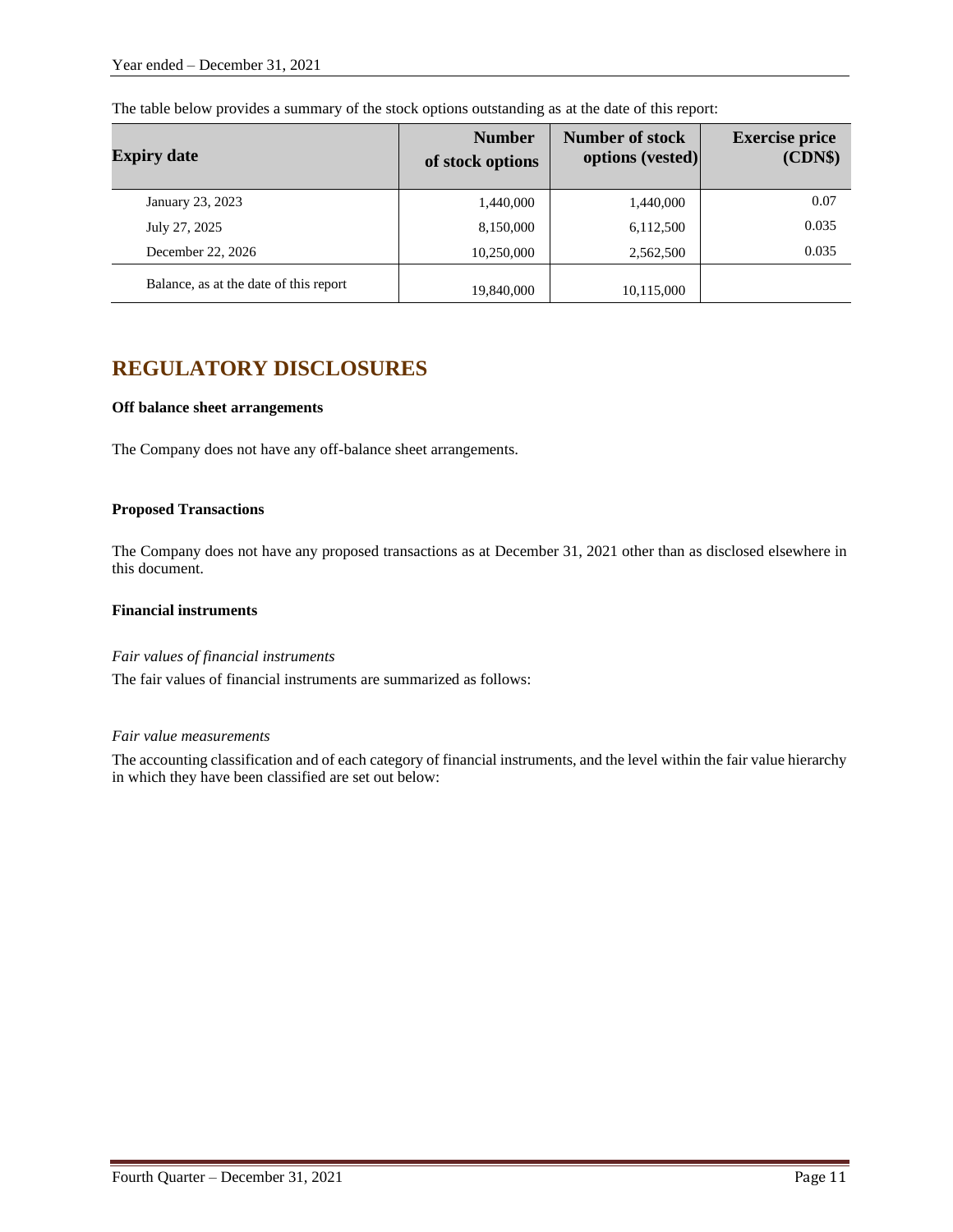| Denominated in '000 USD                          | <b>Fair Value</b><br><b>Hierarchy Level</b> | December 31,<br>2021 | December 31,<br>2020 |
|--------------------------------------------------|---------------------------------------------|----------------------|----------------------|
| <b>Financial assets</b>                          |                                             |                      |                      |
| Amortized cost                                   |                                             |                      |                      |
| Cash and cash equivalents <sup>(1)</sup>         | N/A                                         | \$<br>948            | \$<br>582            |
| Receivables $(1)$                                | N/A                                         | 176                  | 225                  |
| Fair value through profit or loss<br>Investments | Level 1                                     | 692                  | 1,049                |
| <b>Financial liabilities</b>                     |                                             |                      |                      |
| Other financial liabilities                      |                                             |                      |                      |
| Accounts payable $\&$ accrued liabilities $(1)$  | N/A                                         | 6,537                | 6,495                |
| Loan payable $(3)$                               | N/A                                         | 1,571                | 1,525                |
| Lease liability                                  | N/A                                         | 168                  | 69                   |
| Warrant liability <sup>(2)</sup>                 | Level 3                                     | 255                  | 545                  |

- (1) The carrying value of cash and cash equivalents, receivables, accounts payable and accrued liabilities approximates fair value due to the short-term nature of these items.
- (2) The Company applies a standard Black-Scholes model to value the warrant liability.
- (3) Loans payable is presented on an amortized cost basis and will be accreted to its face amount over the term to maturity of the loan at an effective interest rate.

# **Credit Risk**

Credit risk is the risk of an unexpected loss if a customer or third party to a financial instrument fails to meet its contractual obligations. Financial instruments that potentially subject the Company to significant concentrations of credit risk consist primarily of cash and cash equivalents. The majority of the Company's cash and cash equivalents and restricted cash are held through large Canadian financial institutions.

# **Liquidity Risk**

Liquidity risk is the risk that the Company will not be able to meet its financial obligations as they fall due. The Company manages liquidity risk through the management of its capital structure as described in the capital management section below. The accounts payable and accrued liabilities, lease liability, loan payable and income taxes payable are due within the current operating period. The Company is exposed to liquidity risk.

# **Market Risk**

The Company's financial instruments include investments which are publicly traded and therefore subject to the risks related to the fluctuation in market prices of publicly traded securities. Some of these investments have been acquired as a result of property transactions and, to a large extent, represent strategic investments in related mining companies and their properties. The Company closely monitors market values to determine the most appropriate course of action.

# **Price Risk**

Price risk is the risk that the trading price of the Company's shares will fluctuate and result in an increase or decrease in value of the warrant liability.

# **Commodity Price Risk**

The Company is exposed to commodity price risk given that its revenues are derived from the sale of metals, the price of which have been historically volatile.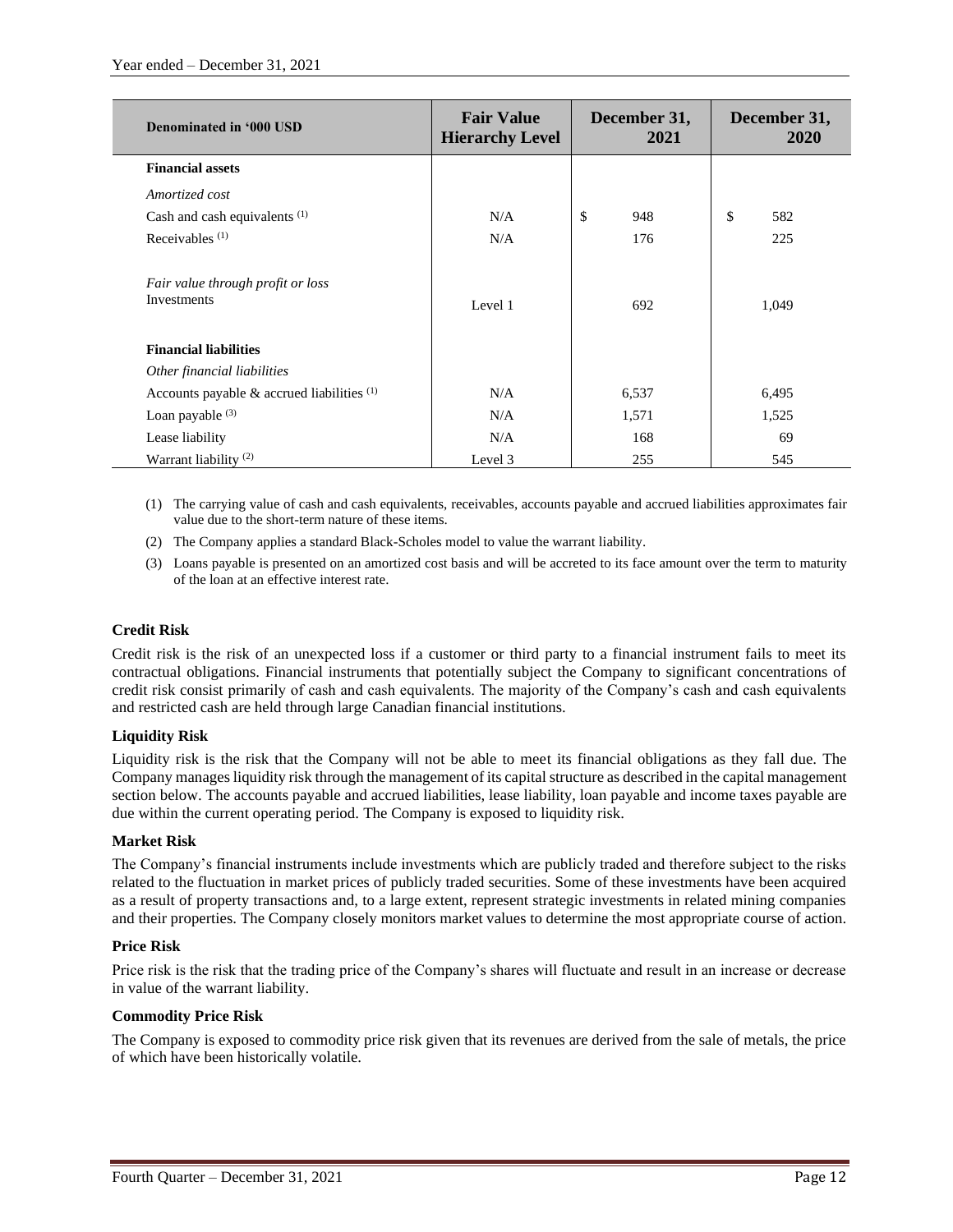#### **Interest Rate Risk**

Interest rate risk is the risk that the fair value of future cash flows from a financial instrument will fluctuate because of changes to market interest rates. The Company is exposed from time to time to interest rate risk as a result of holding fixed income cash equivalents and investments, of varying maturities and loans payable. A 1% change in market interest rates would result in no significant change in value of cash and cash equivalents or fixed income securities. The risk that the Company will realize a loss as a result of a decline in the fair value of these assets is limited as they are generally held to maturity.

#### **Foreign Exchange Risk**

The Company operates in Canada and Mexico and is exposed to foreign exchange risk arising from transactions denominated in foreign currencies.

The operating results and the financial position of the Company are reported in United States dollars. Fluctuations of the operating currencies in relation to the United States dollar will have an impact upon the reported results of the Company and may also affect the value of the Company's assets and liabilities.

The Company's financial assets and liabilities as at December 31, 2021 are denominated in United States Dollars, Canadian Dollars, and Mexican Pesos, and are set out in the following table:

| Denominated in '000 USD                     | <b>Canadian Dollars</b>  | <b>US Dollars</b>        | <b>Mexico Pesos</b>      | <b>Total</b>  |
|---------------------------------------------|--------------------------|--------------------------|--------------------------|---------------|
| <b>Financial assets</b>                     |                          |                          |                          |               |
| Cash and cash equivalents                   | 292                      | \$<br>567                | 89<br>15                 | \$<br>948     |
| Receivables - other                         | $\overline{\phantom{a}}$ | 176                      | $\overline{\phantom{a}}$ | 176           |
| Investments                                 | 692                      | ٠                        | $\overline{\phantom{a}}$ | 692           |
|                                             | 984                      | 743                      | 89                       | 1,816         |
| <b>Financial liabilities</b>                |                          |                          |                          |               |
| Accounts payable and accrued<br>liabilities | (120)                    | (4,2023,763)             | (2,215654)               | (6, 537)      |
| Loan payable                                |                          | (1,571)                  | $\overline{\phantom{a}}$ | (1,571)       |
| Lease liability                             | (168)                    | $\overline{\phantom{a}}$ | $\overline{\phantom{a}}$ | (168)         |
| Warrant liability                           | (255)                    | $\overline{\phantom{a}}$ | $\overline{\phantom{a}}$ | (255)         |
| Net financial (liabilities) assets          | \$<br>441                | \$<br>(5,030)            | \$<br>(2,126)            | (6,715)<br>\$ |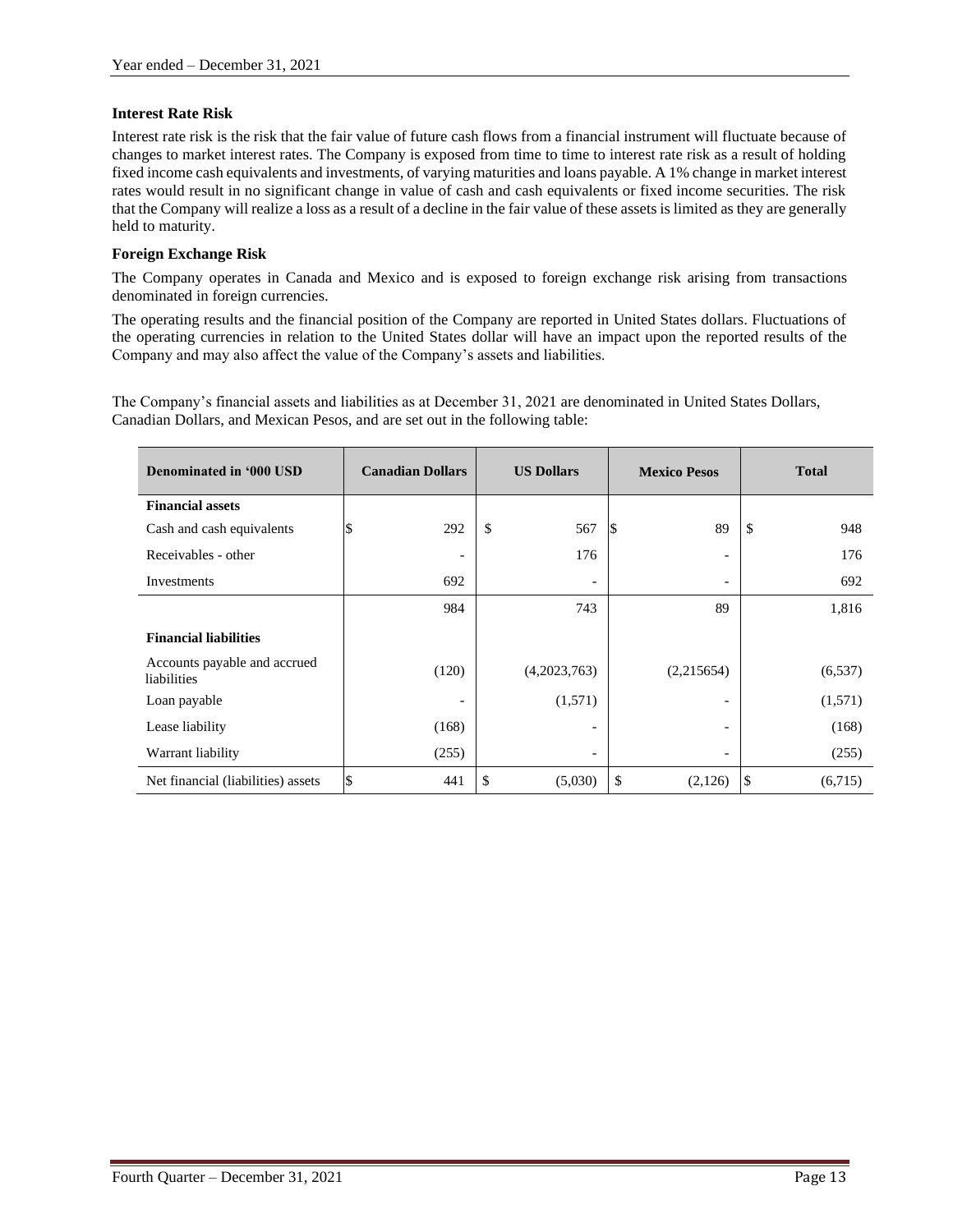The Company's financial assets and liabilities as at December 31, 2020 are denominated in United States Dollars, Canadian Dollars, and Mexican Pesos, and are set out in the following table:

| Denominated in '000 USD                     | <b>Canadian Dollars</b>  | <b>US Dollars</b> |    | <b>Mexico Pesos</b>      |     | <b>Total</b> |
|---------------------------------------------|--------------------------|-------------------|----|--------------------------|-----|--------------|
| <b>Financial assets</b>                     |                          |                   |    |                          |     |              |
| Cash and cash equivalents                   | 27                       | \$<br>489         | D  | 66                       | -\$ | 582          |
| Receivables - other                         | $\overline{\phantom{a}}$ | 225               |    | $\overline{\phantom{a}}$ |     | 225          |
| Investments                                 | 1,049                    |                   |    | $\overline{\phantom{a}}$ |     | 1,049        |
|                                             | 1,076                    | 714               |    | 66                       |     | 1,856        |
| <b>Financial liabilities</b>                |                          |                   |    |                          |     |              |
| Accounts payable and accrued<br>liabilities | (183)                    | (3,959)           |    | (2,353)                  |     | (6,495)      |
| Loan payable                                | ۰                        | (1,525)           |    | $\overline{\phantom{a}}$ |     | (1,525)      |
| Lease liability                             | (69)                     |                   |    | $\overline{\phantom{a}}$ |     | (69)         |
| Net financial (liabilities) assets          | \$<br>824                | \$<br>(4,770)     | \$ | (2, 287)                 | S   | (6,233)      |

The Company's reported results will be affected by changes in the US dollar to Canadian dollar and US dollar to Mexican Pesos exchange rate. As of December 31, 2021, a 10% appreciation of the Canadian dollar relative to the US dollar would have decreased net financial assets by approximately \$44,000 (December 31, 2020 - \$82,000). A 10% depreciation of the US Dollar relative to the Canadian dollar would have had the equal but opposite effect. A 10% appreciation of the Mexican Pesos relative to the US dollar would have decreased net financial asset by approximately \$256,000 (December 31, 2020 - \$229,000) and a 10% depreciation of the Mexican Pesos would have had an equal but opposite effect. The Company has not entered into any agreements or purchased any instruments to hedge possible currency risk.

The table below summarizes the maturity profile of the Company's non-derivative financial liabilities:

| <b>December 31, 2021</b> (Denominated in '000 USD) | $ Current - within 1 year $ | Non-current $-1$ to 3<br>years |
|----------------------------------------------------|-----------------------------|--------------------------------|
| Accounts payables and accrued liabilities          | 6,537                       |                                |
| Loan payable                                       | 56                          | 112                            |
| Lease liability                                    | 982                         | 589                            |
|                                                    | 7.575                       | 701                            |

| <b>December 31, 2020</b> (Denominated in '000 USD) | $ Current - within 1 year $ | Non-current $-1$ to 3<br>years |
|----------------------------------------------------|-----------------------------|--------------------------------|
| Accounts payable and accrued liabilities           | 6,495                       |                                |
| Lease liability                                    | 69                          |                                |
| Loan payable                                       | 436                         | 1.089                          |
|                                                    | 7.000                       | 1,089                          |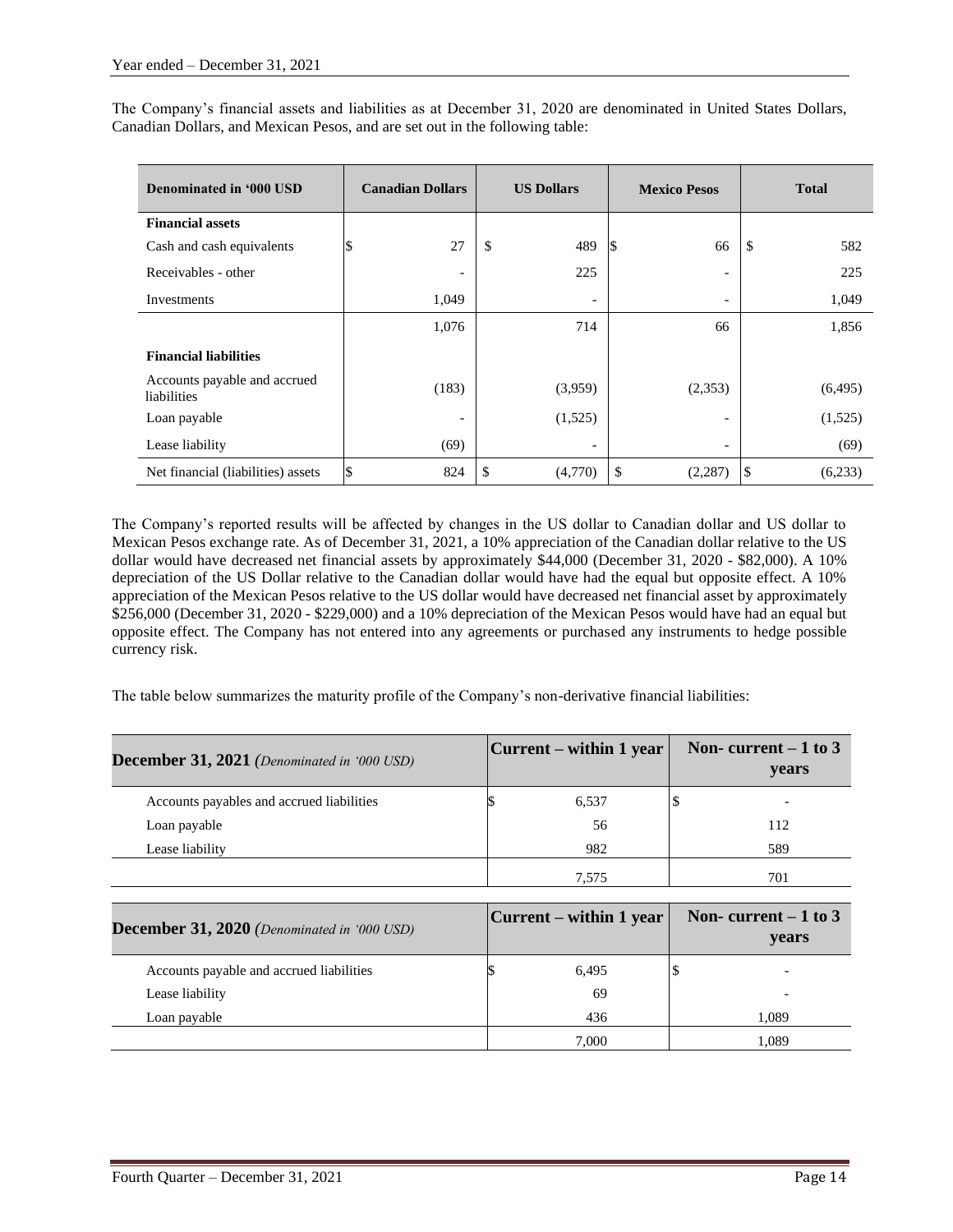# **Related party transactions**

The Company's related parties include its subsidiaries, associates over which it exercises significant influence, and key management personnel. Key management personnel include officers, directors or companies with common directors of the Company. The remuneration of the Company's directors and other key management personnel during the year ended December 31, are as follows:

| (Denominated in '000 USD)                                      | 2021  | 2020 |
|----------------------------------------------------------------|-------|------|
| Short-term employee benefits included in salary and consulting | 150\$ | 160  |
| Director's fees included in professional fess                  | 115   | 86   |
| Share-based compensation                                       | 107   | 78   |
| Consulting fees included in salary and consulting              | 108   | 108  |
|                                                                |       | 432  |

Short-term employee benefits include salaries incurred within the last twelve months of the statement of financial position date and other annual employee benefits. They are included in cost of sales, administrative expenses and exploration and evaluation properties.

At December 31, 2021, accounts payable and accrued liabilities includes \$135,000 (December 31, 2020 - \$189,000) owing to a director and/or officer and/or companies controlled by the directors.

Amounts owing to or from related parties are non-interest bearing, unsecured and due on demand.

#### **Capital management**

The capital of the Company consists of items included in shareholder's equity (deficiency). The Company's objectives for capital management are to safeguard its ability to support the Company's normal operating requirement on an ongoing basis, continue the development and exploration of its mineral properties and support any expansionary plans.

The Company manages its capital structure and makes adjustments in light of changes in its economic environment and the risk characteristics of the Company's assets. To effectively manage the entity's capital requirements, the Company has in place a planning, budgeting and forecasting process to help determine the funds required to ensure the Company has the appropriate liquidity to meet its operating and growth objectives. As at December 31, 2020, the Company expects its capital resources will require additional support for its normal operating requirements, planned development and exploration of its mineral properties for the next twelve months. There are no externally imposed capital requirements to which the Company has not complied.

#### **Critical accounting estimates**

The preparation of financial statements in conformity with IFRS requires management to make estimates and assumptions that affect the amounts reported in the financial statements and accompanying notes. Actual results could differ from those estimates.

The Company's management makes judgments in its process of applying the Company's accounting policies in the preparation of its consolidated financial statements. In addition, the preparation of the financial data requires that the Company's management make assumptions and estimates of the effects of uncertain future events on the carrying amounts of the Company's assets and liabilities at the end of the reporting period and the reported amounts of revenues and expenses during the reporting period. Actual results may differ from those estimates as the estimation process is inherently uncertain. Estimates are reviewed on an ongoing basis based on historical experience and other factors that are considered to be relevant under the circumstances. Revisions to estimates and the resulting effects on the carrying amounts of the Company's assets and liabilities are accounted for prospectively.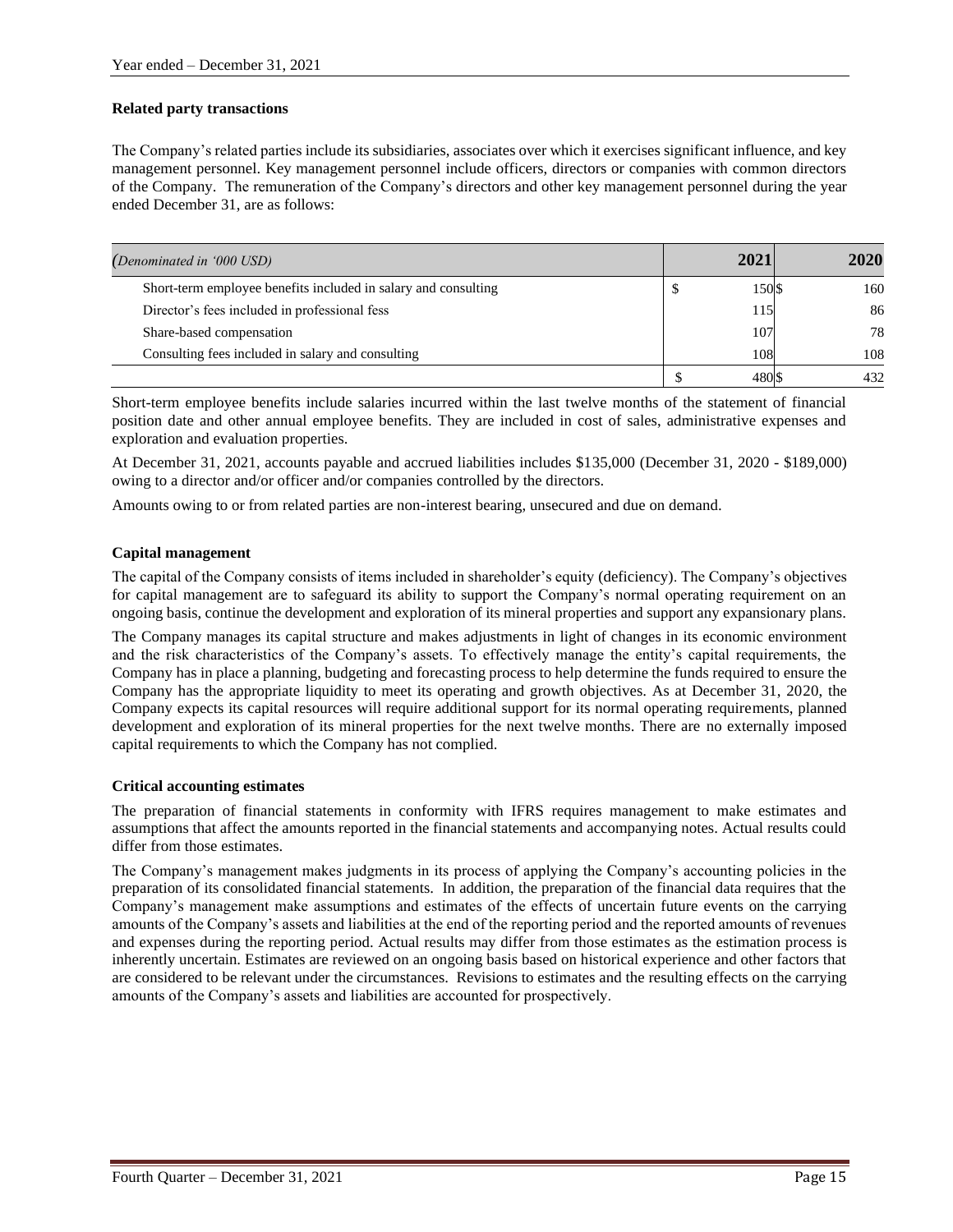#### *Significant judgments in applying accounting policies*

The critical judgments that the Company's management has made in the process of applying the Company's accounting policies, apart from those involving estimations, that have the most significant effect on the amounts recognized in the Company's consolidated financial statements are as follows:

a) Impairment assets

The carrying value of property, plant and equipment, exploration and evaluation properties and the Company's mineral properties is reviewed each reporting period to determine whether there is any indication of impairment. If the carrying amount of an asset exceeds its recoverable amount, the asset is impaired and an impairment loss is recognized in profit or loss. The assessment of fair values, including those of the cashgenerating units, require the use of estimates and assumptions for recoverable production, long-term commodity prices, discount rates, foreign exchange rates, future capital requirements and operating performance. Changes in any of the assumptions or estimates used in determining the fair value of assets could impact the impairment analysis.

- b) Economic recoverability and probability of future economic benefits of exploration and development costs. Management has determined that exploratory drilling and evaluation, costs incurred which have been capitalized are economically recoverable. Management uses several criteria in its assessments of economic recoverability and probability of future economic benefit including geologic and metallurgic information, history of conversion of mineral deposits to proven and probable reserves, scoping and feasibility studies, accessible facilities, existing permits and life of mine plans.
- c) Functional currency

The functional currency for each of the Company's subsidiaries, joint ventures and investments in associates, is the currency of the primary economic environment in which the entity operates. The Company has determined the functional currency of each entity is the US dollar. Determination of functional currency may involve certain judgments to determine the primary economic environment and the Company reconsiders the functional currency of its entities if there is a change in events and conditions which determined the primary economic environment.

# *Key sources of Estimation Uncertainty*

The areas which require management to make significant estimates and assumptions in determining carrying values include, but are not limited to:

a) Mineral resources estimation

The carrying value and recoverability of mineral properties requires management to make certain estimates, judgments and assumptions about each project. Management considers the economics of the project, including the latest resources prices and the long-term forecasts, and the overall economic viability of the project. The determination of mineral resources also requires the use of estimates. The Company estimates its mineral resources based on information compiled by Qualified Persons as defined in accordance with Canadian Securities Administrators National Instrument 43-101, Standards for Disclosure of Mineral Projects. There are numerous uncertainties inherent in estimating mineral resources and assumptions that are valid at the time of estimation may change significantly when new information becomes available. Changes in the forecasted prices of commodities, exchange rates, production costs or recovery rates may change the economic status of resources and may result in changes to resource estimates.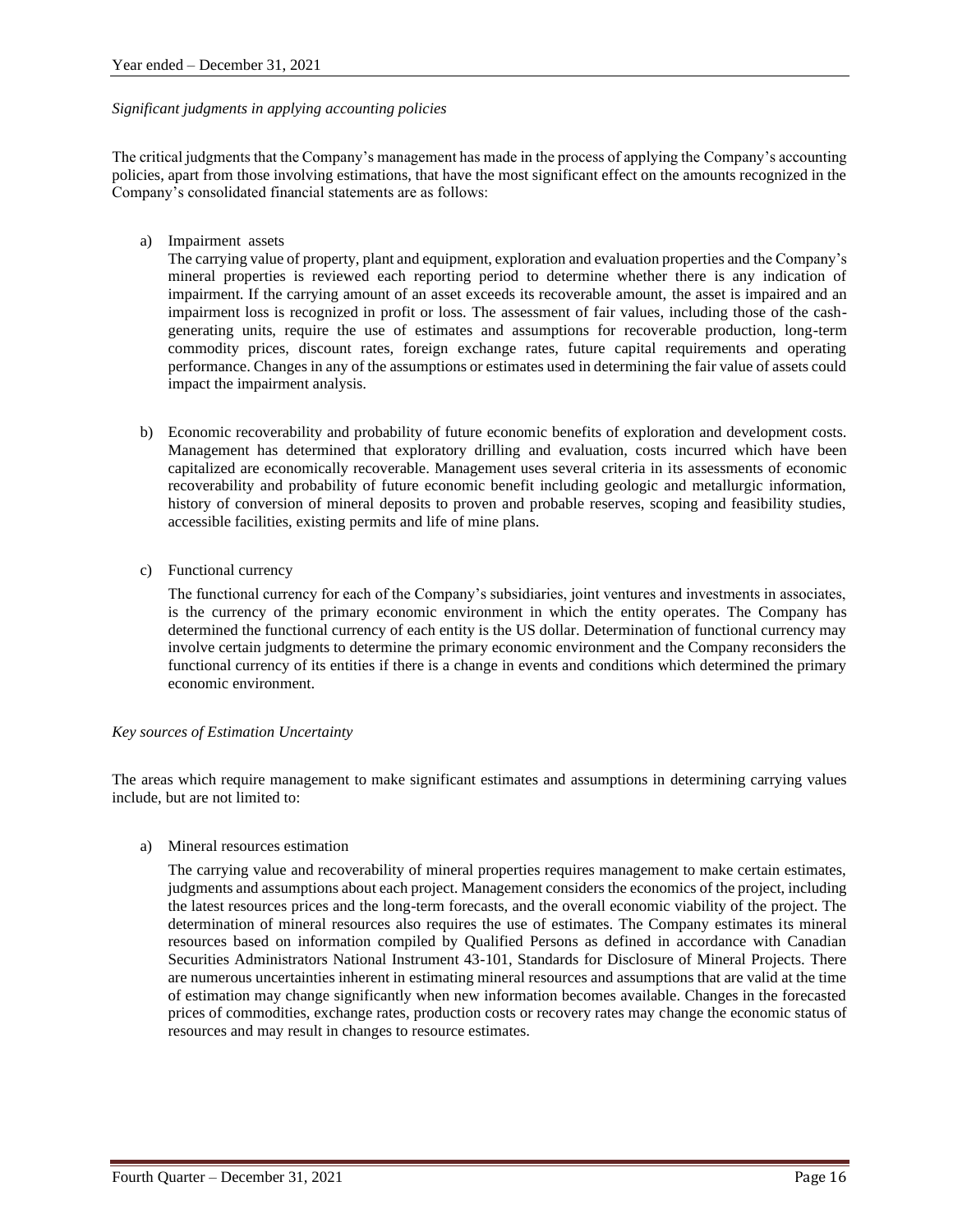#### b) Depreciation and depletion

Plants and other facilities used directly in mining activities are depreciated using the units-of-production ("UOP") method over a period not to exceed the estimated life of the ore body based on recoverable ounces to be mined from estimated resources. Mobile and other equipment are depreciated, net of residual value, on a straight-line basis, over the useful life of the equipment to the extent that the useful life does not exceed the related estimated life of the mine based on estimated recoverable resources.

The calculation of the UOP rate, and therefore the annual depreciation and depletion expense, could be materially affected by changes in the underlying estimates. Changes in estimates can be the result of actual future production differing from current forecasts of future production, expansion of mineral reserves through exploration activities, differences between estimated and actual costs of mining and differences in gold price used in the estimation of mineral reserves.

Significant judgment is involved in the determination of useful life and residual values for the computation of depreciation and depletion and no assurance can be given that actual useful lives and residual values will not differ significantly from current assumptions.

#### c) Inventories

Expenditures incurred, and depreciation and depletion of assets used in mining and processing activities are deferred and accumulated as the cost of ore in stockpiles, ore on leach pads, in-process and finished metal inventories. These deferred amounts are carried at the lower of average cost or net realizable value ("NRV"). Write-downs of ore in stockpiles, ore on leach pads, in-process and finished metal inventories resulting from NRV impairments are reported as a component of current period costs. The primary factors that influence the need to record write-downs include prevailing and long-term metal prices and prevailing costs for production inputs such as labour, fuel and energy, materials and supplies, as well as realized ore grades and actual production levels.

Costs are attributed to the leach pads based on current mining costs, including applicable depreciation and depletion relating to mining operations incurred up to the point of placing the ore on the pad. Costs are removed from the leach pad based on the average cost per recoverable ounce of gold on the leach pad as the gold is recovered. Estimates of recoverable gold on the leach pads are calculated from the quantities of ore placed on the pads, the grade of ore placed on the leach pads and an estimated percentage of recovery. Timing and ultimate recovery of gold contained on leach pads can vary significantly from the estimates. The quantities of recoverable gold placed on the leach pads are reconciled to the quantities of gold actually recovered (metallurgical balancing), by comparing the grades of ore placed on the leach pads to actual ounces recovered. The nature of the leaching process inherently limits the ability to precisely monitor inventory levels. As a result, the metallurgical balancing process is constantly monitored and the engineering estimates are refined based on actual results over time. The ultimate recovery of gold from a pad will not be known until the leaching process is completed.

The allocation of costs to ore on leach pads and in-process inventories and the determination of NRV involve the use of estimates. There is a high degree of judgment in estimating future costs, future production levels, reserves estimates, gold and silver prices, and the ultimate estimated recovery for ore on leach pads. There can be no assurance that actual results will not differ significantly from estimates used in the determination of the carrying value of inventories.

#### d) Decommissioning and restoration provision

The Company assesses its provision for reclamation and remediation on an annual basis or when new material information becomes available. Mining and exploration activities are subject to various laws and regulations governing the protection of the environment. In general, these laws and regulations are continually changing and the Company has made, and intends to make in the future, expenditures to comply with such laws and regulations. Accounting for reclamation and remediation obligations requires management to make estimates of the future costs the Company will incur to complete the reclamation and remediation work required to comply with existing laws and regulations at each mining operation and exploration and development property. Actual costs incurred may differ from those amounts estimated. Also, future changes to environmental laws and regulations could increase the extent of reclamation and remediation work required to be performed by the Company. Increases in future costs could materially impact the amounts charged to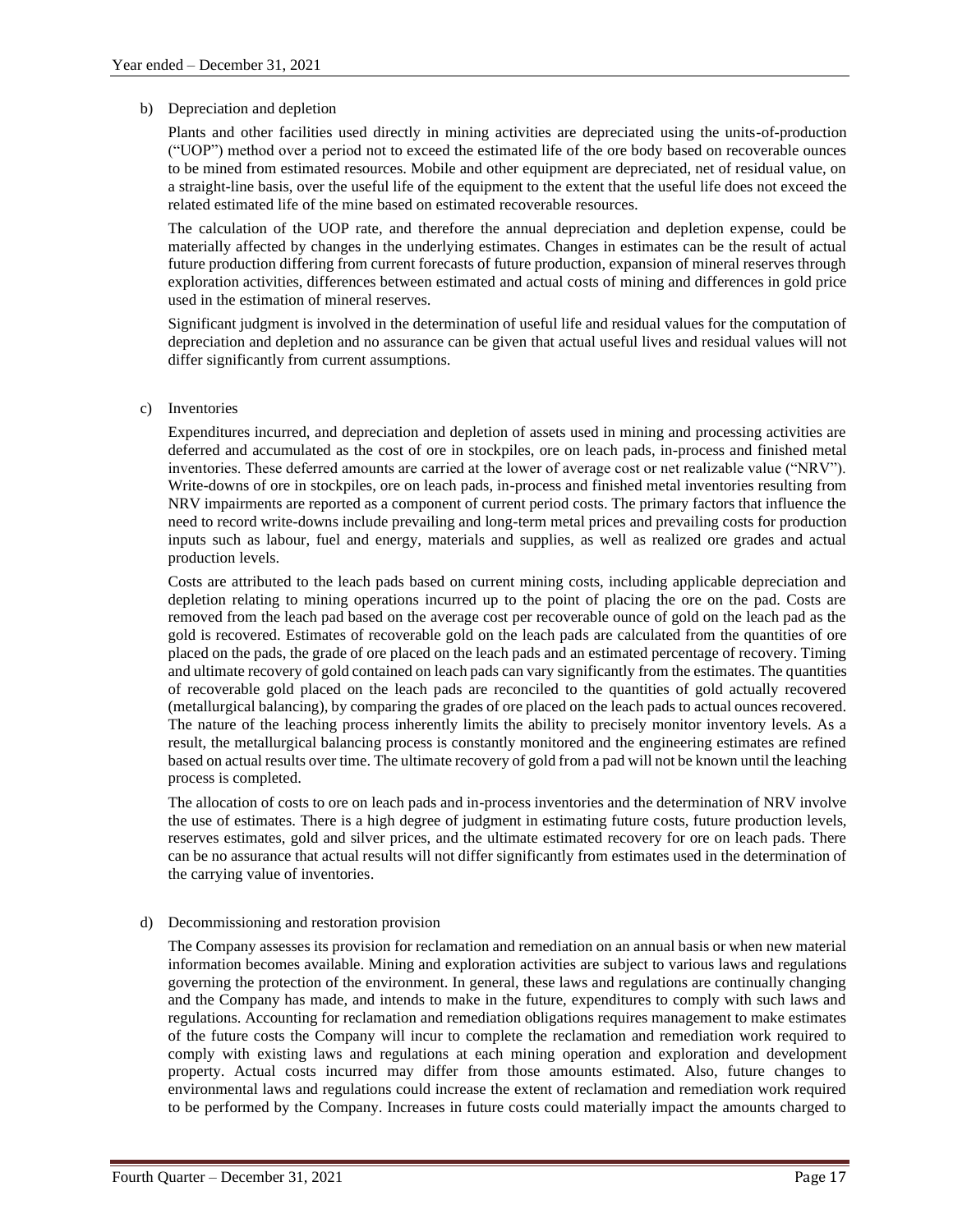operations for reclamation and remediation. The provision represents management's best estimate of the present value of the future reclamation and remediation obligation. The actual future expenditures may differ from the amounts currently provided.

e) Share-based payments

Share-based payments are determined using the Black Scholes option pricing model based on estimated fair values of all share based awards at the date of grant and is expensed to profit or loss over each award's vesting period. The Black Scholes option pricing model utilizes subjective assumptions such as expected price volatility and expected life of the option. Changes in these input assumptions can significantly affect the fair value estimate.

For asset acquisitions, contingent share consideration is an estimate of the fair value of the contingent amounts expected to be payable in the future. The fair value is based on number of contingent shares, the share price of the Company on the date of acquisition and management's expectations of probability.

f) Contingencies

Due to the size, complexity and nature of the Company's operations, various legal and tax matters are outstanding from time to time. In the event that management's estimate of the future resolution of these matters changes, the Company will recognize the effects of the changes in its consolidated financial statements on the date such changes occur.

In the fourth quarter of 2012, the Mexican government amended the Federal labour law regarding subcontracting arrangements to prevent the use of service companies to reduce labour and tax obligations. The Company currently operates in Mexico using these subcontracting arrangements as is the common practice. The amendments also provided clarification on certain regulatory requirements associated with an employer's obligation to compensate employees with appropriate statutory profit sharing within Mexico. The Company has assessed the implications of these amendments and has determined that it is probable that no additional obligation for statutory profit sharing payments is required to be recorded by the Company.

g) Deferred taxes

In assessing the probability of realizing income tax assets recognized, management makes estimates related to expectations of future taxable income, expected timing of reversals of existing temporary differences and the likelihood that tax positions taken will be sustained upon examination by applicable tax authorities. Estimates of future taxable income are based on forecasted cash flows from operations and the application of existing tax laws in each jurisdiction. Forecasted cash flows from operations are based on life of mine projections internally developed and reviewed by management. The likelihood that tax positions taken will be sustained upon examination by applicable tax authorities is assessed based on individual facts and circumstances of the relevant tax position evaluated in light of all available evidence. Where applicable tax laws and regulations are either unclear or subject to ongoing varying interpretations, it is reasonably possible that changes in these estimates can occur that materially affect the amounts of income tax assets recognized. At the end of each reporting period, the Company reassesses unrecognized income tax assets.

h) Valuation of right-of-use asset and liabilities

The application of IFRS 16 requires the Company to make judgments that affect the valuation of the right-ofuse assets and the valuation of lease liabilities. These include: determining agreements in scope of IFRS 16, determining the contract term and determining the interest rate used for discounting of future cash flows.

The lease term determined by the Company is comprised of the non-cancellable period of lease agreements, periods covered by an option to extend the lease if the Company is reasonably certain to exercise that option and periods covered by an option to terminate the lease if the Company is reasonably certain not to exercise that option.

The present value of the lease payment is determined using a discount rate representing the rate of its loan payable observed in the period when the lease agreement commences or is modified.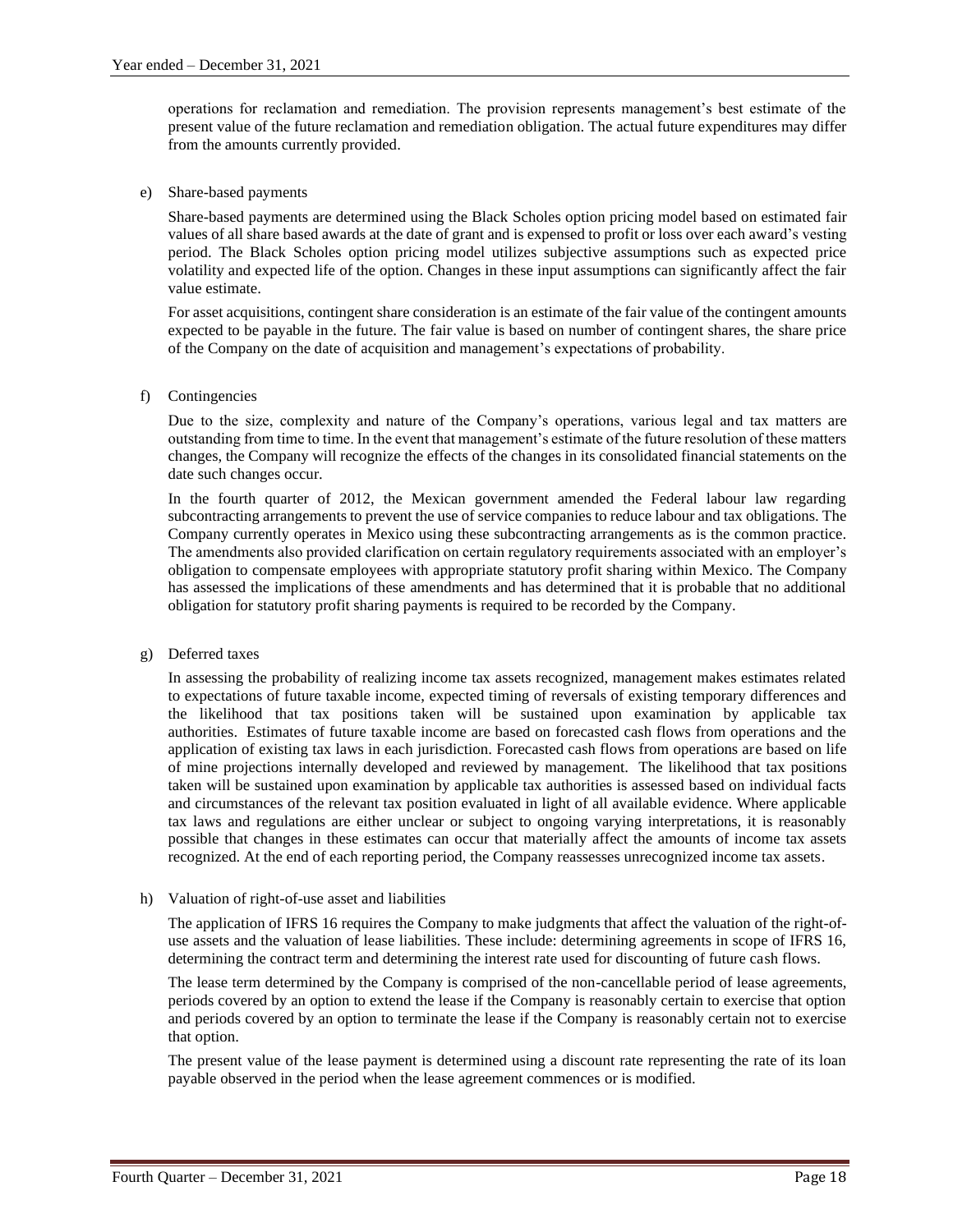# **OTHER MD&A REQUIREMENTS**

Goldgroup's business of exploring, developing and mining mineral resources involves a variety of operational, financial and regulatory risks that are typical in the natural resource industry. The Company attempts to mitigate these risks and minimize their effect on its financial performance, but there is no guarantee that the Company will be profitable in the future, and any investment in Goldgroup's common shares should be considered speculative.

Additional information relating to the Company, including the AIF is available on the SEDAR website at [www.sedar.com](http://www.sedar.com/) and on the Company's website at [www.goldgroupmining.com.](http://www.goldgroupmining.com/)

The Board of Directors of Goldgroup has approved the disclosure contained in this MD&A. A copy of this MD&A will be provided to anyone who requests it from the Company.

# **Compliance with NI 43-101**

As required by National Instrument 43-101 – Standards of Disclosure for Mineral Projects ("NI 43-101"), Goldgroup has filed technical reports detailing the technical information related to its material mineral properties discussed herein. For the purposes of NI 43-101, the Company's material mineral properties, the San José de Gracia project, the Cerro Colorado mine and the Cerro Prieto project. Unless otherwise indicated, Goldgroup has prepared the technical information in this MD&A ("Technical Information") based on information contained in the technical reports, news releases and other public filings (collectively, the "Disclosure Documents") available under the Company's profile on SEDAR. Each Disclosure Document was prepared by or under the supervision of a qualified person as defined in NI 43-101. For readers to fully understand the information in this MD&A, they should read the Disclosure Documents in their entirety, including all qualifications, assumptions and exclusions that relate to the information set out in this MD&A which qualifies the Technical Information. The Disclosure Documents are each intended to be read as a whole, and sections should not be read or relied upon out of context. The Technical Information is subject to the assumptions and qualifications contained in the Disclosure Documents.

Scientific and technical information relating to Cerro Prieto operating results presented above has been approved by Craig Gibson, Ph.D., CPG, who by reason of education, affiliation with a professional association (as defined in NI 43- 101) and past relevant work experience, fulfills the requirements of a Qualified Person as defined in NI 43-101, and he is Independent of the issuer applying all of the tests in Section 1.5 of NI 43-101CP.

# **Management's Report on Internal Control Over Financial Reporting**

The Company's management is responsible for establishing and maintaining internal controls over financial reporting ("ICFR") to provide reasonable assurance in respect to the reliability of financial reporting and the preparation of the financial statements for external purposes in accordance with IFRS.

There have been no changes in the Company's internal control over financial reporting during the year ended December 31, 2021 that have materially affected, or are reasonably likely to materially affect, its internal controls over financial reporting.

*Limitations of Controls and Procedures:*

The Company's management, including the Chief Executive Officer and Chief Financial Officer, believe that any disclosure controls and procedures or internal controls over financial reporting, no matter how well conceived and operated, can provide only reasonable, not absolute, assurance that the objectives of the control system are met. Further, the design of a control system must reflect the fact that there are resource constraints, and the benefits of controls must be considered relative to their costs. Because of the inherent limitations in all control systems, they cannot provide absolute assurance that all control issues and instances of fraud, if any, within the Company have been prevented or detected. These inherent limitations include the realities that judgments in decision-making can be faulty, and that breakdowns can occur because of simple error or mistake. Additionally, controls can be circumvented by the individual acts of some persons, by collusion of two or more people, or by unauthorized override of the control. The design of any systems of controls also is based in part upon certain assumptions about the likelihood of future events, and there can be no assurance that any design will succeed in achieving its stated goals under all potential future conditions.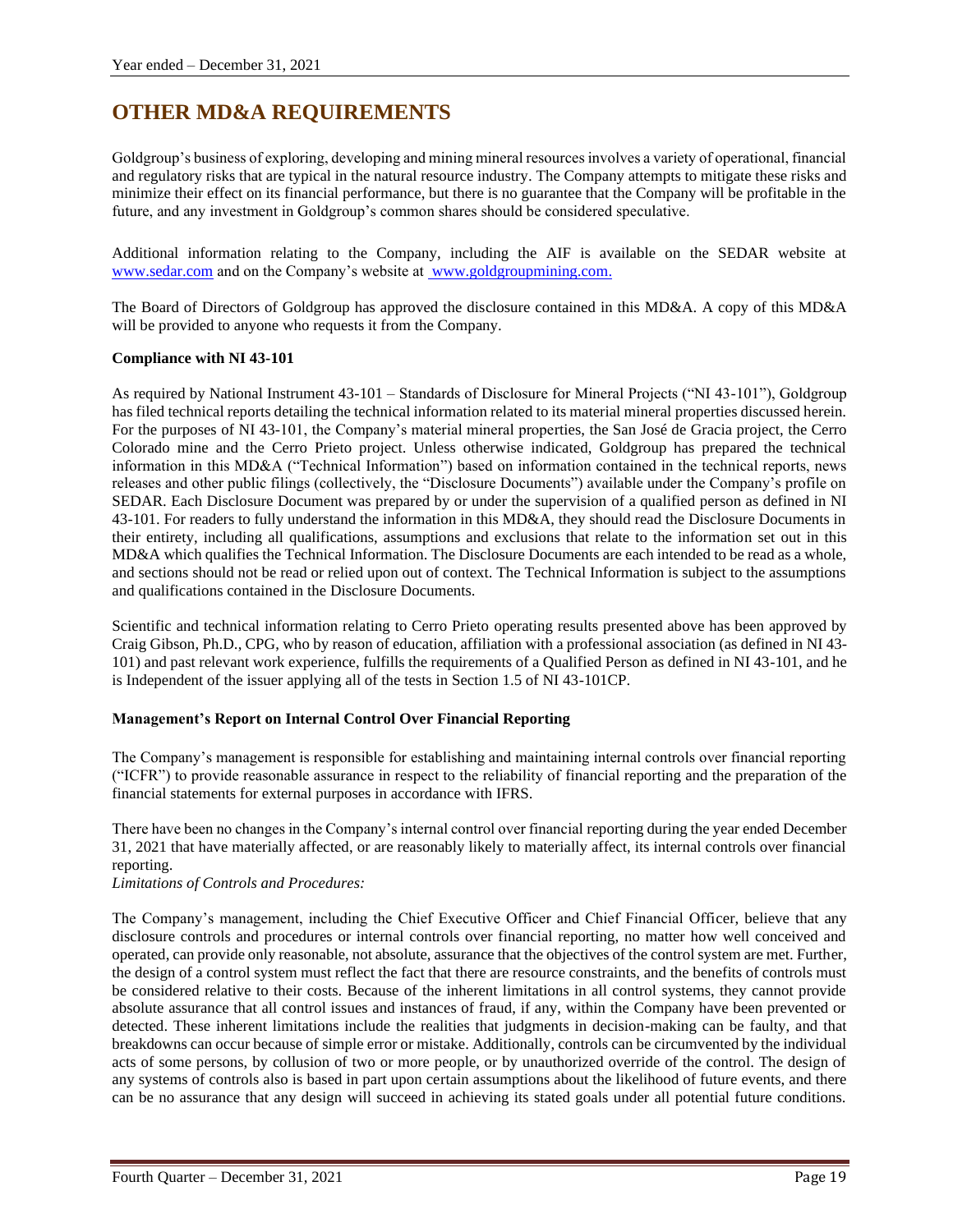Accordingly, because of the inherent limitations in a cost effective control system, misstatements due to error or fraud may occur and not be detected.

#### **Disclosure Controls and Procedures**

The Company's management, with the participation of its Chief Executive Officer and Chief Financial Officer, has evaluated the effectiveness of the Company's disclosure controls and procedures. Based upon the results of that evaluation, the Company's Chief Executive Officer and Chief Financial Officer have concluded that, as of the end of the period covered by this report, the Company's disclosure controls and procedures were effective to provide reasonable assurance that the information required to be disclosed by the Company under securities legislation is recorded, processed, summarized and reported within the appropriate time periods and is accumulated and communicated to management, including the Chief Executive Officer and Chief Financial Officer, as appropriate to allow timely decisions regarding required disclosure.

#### **Non-IFRS Financial Measures**

#### *Cash Costs*

The Company's MD&A often refers to cash costs per ounce, a non-IFRS performance measure in order to provide investors with information about the measure used by management to monitor performance. This information is used to assess how well the producing gold mine is performing compared to plan and prior periods, and also to assess the overall effectiveness and efficiency of gold mining operations. "Cash cost" figures are calculated in accordance with a standard developed by The Gold Institute, which was a worldwide association of suppliers of gold and gold products and included leading North American gold producers. The Gold Institute ceased operations in 2002, but the standard is still an accepted standard of reporting cash costs of gold production in North America. Adoption of the standard is voluntary and the cost measures presented herein may not be comparable to other similarly titled measures of other companies. Costs include mine site operating costs such as mining, processing, administration, royalties and production taxes, but are exclusive of amortization, reclamation, capital, exploration and development costs. These costs are then divided by ounces of gold sold to arrive at the total cash costs per ounce of gold sold. The measure, along with sales, is considered to be a key indicator of a company's ability to generate operating earnings and cash flow from its mining operations.

These gold cash costs differ from measures determined in accordance with IFRS. They are intended to provide additional information and should not be considered in isolation or as a substitute for measures of performance prepared in accordance with IFRS. These measures are not necessarily indicative of net earnings or cash flow from operations as determined under IFRS.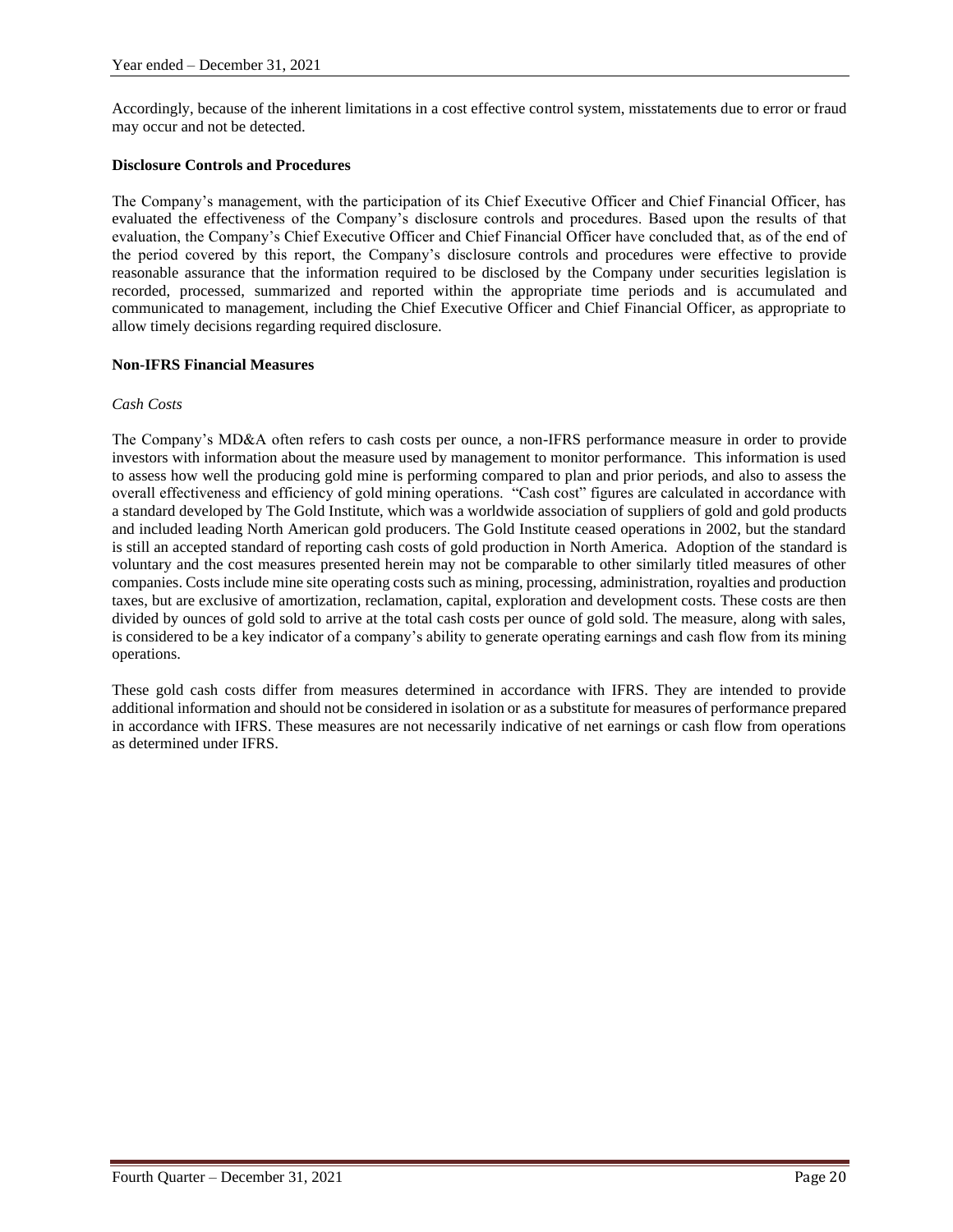The following table provides a reconciliation between non IFRS adjusted cash costs to cost of good sold (IFRS) for the year ended December 31, 2021:

| <b>Cash cost calculation Cerro Prieto</b>      | <b>December 31, 2021</b> |          | <b>December 31, 2020</b> |        |
|------------------------------------------------|--------------------------|----------|--------------------------|--------|
| Total cost of goods sold ('000)                | \$                       | 16,249   | \$                       | 16,760 |
| Add (subtract)                                 |                          |          |                          |        |
| Inventory adjustment ('000)                    | \$                       | (2, 479) | \$                       | 1,204  |
| Total cash cost of production ('000)           | \$                       | 13,770   | \$                       | 17,964 |
| Gold ounces – produced                         |                          | 9,686    |                          | 11,441 |
| Total cash cost of production per ounce        | \$                       | 1,422    | \$                       | 1,570  |
| All-in sustaining cost of production per ounce | \$                       | 1,422    | \$                       | 1,570  |
| Add (subtract)                                 |                          |          |                          |        |
| Corporate administration ('000)*               | \$                       | 2,162    | \$                       | 2,874  |
| Total all-in cost ('000)                       | \$                       | 15,932   | \$                       | 20,838 |
| Gold ounces – produced                         |                          | 9,686    |                          | 11,441 |
| All-in cost (per ounce)                        | \$                       | 1,645    | \$                       | 1,821  |

| <b>Cash cost calculation Puma</b>              | <b>December 31, 2021</b> |       | <b>December 31, 2020</b> |  |
|------------------------------------------------|--------------------------|-------|--------------------------|--|
| Capitalized production costs                   | \$                       | 6,453 | \$                       |  |
| Gold ounces – produced                         |                          | 3,220 |                          |  |
| Total cash cost of production per ounce        | \$                       | 2,004 | \$                       |  |
| All-in sustaining cost of production per ounce | \$                       | 2,004 | \$                       |  |
| Add (subtract)                                 |                          |       |                          |  |
| Corporate administration ('000)*               | \$                       | 718   | \$                       |  |
| Total all-in cost ('000)                       | \$                       | 7,171 | \$                       |  |
| Gold ounces – produced                         |                          | 3,220 |                          |  |
| All-in cost (per ounce)                        | \$                       | 2,227 | \$                       |  |

\*Corporate administration is allocated between Cerro Prieto and Puma and excludes non-cash items such as corporate depreciation and stock-based compensation.

# **Risks and Uncertainties**

Exploration, development and mining of metals involve numerous inherent risks. As such, the Company is subject to various financial, operational and political risks that could have a significant impact on its profitability and levels of operating cash flows. Such risk factors could materially affect the value of the Company's assets and future operating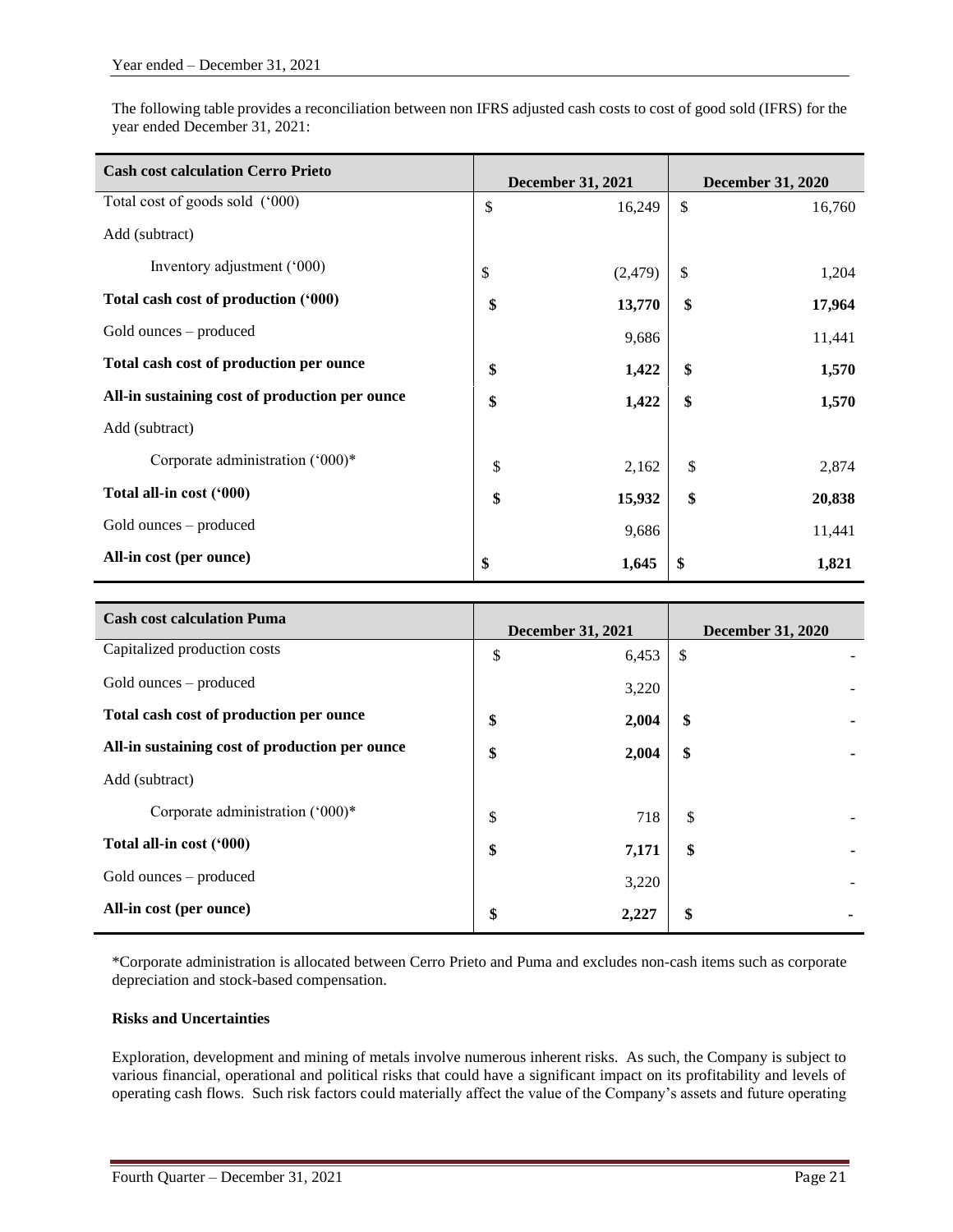results of the Company and could cause actual events to differ materially from those described in forward-looking statements relating to the Company.

An investment in the securities of the Company should be considered speculative due, generally, to the nature of the business in which the Company is engaged, the limited extent of the Company's assets, the Company's state of development and the degree of its reliance upon the expertise of management.

The list of risk factors below should not be taken as exhaustive of the risks faced by the Company or by investors in the Company. The above factors, and others not specifically referred to above, may in the future materially affect the financial performance of the Company and the value of its securities.

# *Lack of Operation Profit*

There is no guarantee that the Company will enter into profitable agreements with mining companies and earn profit from operations.

The Company has not paid any dividends and it is unlikely to earn income or pay dividends in the immediate or foreseeable future. A prospective investor in the Company must be prepared to rely solely upon the ability, expertise, judgment, discretion, integrity and good faith of the Company's management in all aspects of the development and implementation of the Company's business activities.

Goldgroup's expected operating costs and expenditures, economic returns and other projections from a mining project which are contained in this document and in any technical reports or other studies prepared for or by Goldgroup are based on assumed or estimated future metals prices, cut-off grades, operating costs, capital costs, and expenditures and other factors that each may prove to be inaccurate. Therefore, such studies and reports may prove to be unreliable.

For example, significant declines in market prices for base and precious metals or extended periods of inflation would have an adverse effect on any economic projections. In addition, any material reductions in estimates of mineralization or increases in capital costs and expenditures, or in Goldgroup's ability to maintain a projected budget or renew a particular mining permit, could also have a material adverse effect on projected production schedules and economic returns, as well as on Goldgroup's overall results of operations or financial condition. There is also a risk that rising costs for labour and material could have an adverse impact on forecasted construction costs and that shortages of labour and material could have a negative impact on any mine development schedule.

Goldgroup's operating costs are affected by the cost of commodities and goods such as steel, fuel, electrical power and supplies, including tires and reagents. Management of Goldgroup prepares its cost and production guidance and other forecasts based on its review of current and estimated future costs, and management assumes that the materials and supplies required for operations will be available for purchase. An increase in any of these costs, or a lack of availability of commodities and goods, may have an adverse impact on Goldgroup's financial condition.

# *Market Price of the Common Shares*

The Common Shares are listed and posted for trading on the TSX, OTC and SIC. There can be no assurance that an active trading market in the Company's securities will be established and maintained. Securities of companies involved in the resource industry have experienced substantial volatility in the past, often based on factors unrelated to the financial performance or prospects of the companies involved. The price of the Common Shares is also likely to be significantly affected by short-term changes in commodity prices or in the Company's financial condition or results of operations as reflected in its quarterly earnings reports.

# *Acquisition Strategy*

As part of the Company's business strategy, it has sought and will continue to seek new exploration, mining and development opportunities in the resource industry. In pursuit of such opportunities, the Company may fail to select appropriate acquisition candidates or negotiate acceptable arrangements, including arrangements to finance acquisitions or integrate the acquired businesses and their personnel into the Company. The Company cannot assure that it can complete any acquisition or business arrangement that it pursues, or is pursuing, on favorable terms, or that any acquisitions or business arrangements completed will ultimately benefit the Company.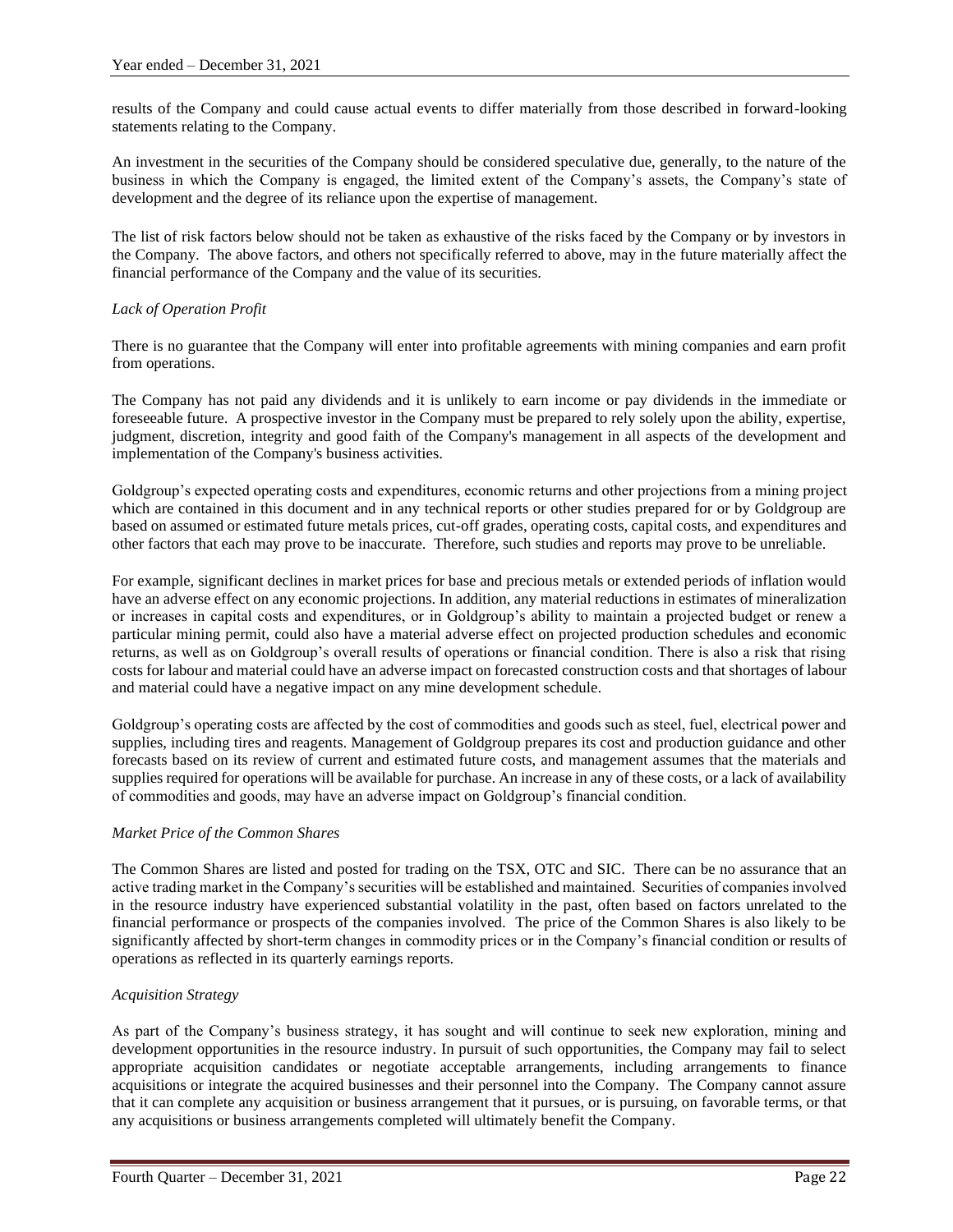#### *The Company may not realize the benefits of its growth projects*

As part of its strategy, the Company will continue existing efforts and initiate new efforts to develop new mineral projects. A number of risks and uncertainties are associated with the development of these types of projects, including political, regulatory, design, construction, labour, operating, technical, and technological risks, and uncertainties relating to capital and other costs, and financing risks. The failure to develop one or more of these initiatives successfully could have an adverse effect on the Company's financial position and results of operations.

#### *Current Global Financial Conditions*

Events over the last number of years in global financial markets have had a profound impact on the global economy and global financial conditions have been subject to volatility. Many industries, including the mining sector, are impacted by these market conditions. Some of the key impacts of the current financial market turmoil include contraction in credit markets resulting in a widening of credit risk, devaluations and high volatility in global equity, commodity, foreign exchange and precious metal markets and a lack of market liquidity. A continuing slowdown in financial markets or other economic conditions, including, but not limited to, consumer spending, employment rates, business conditions, inflation, fuel and energy costs, consumer debt levels, lack of available credit, the state of the financial markets, interest rates, and tax rates may adversely affect the Company's business, financial condition, results of operations and ability to grow.

#### *Financing Risk*

The Company has no assurance that additional funding will be available for further exploration and development of its projects or to fulfill its obligations under any applicable agreements. There can be no assurance that the Company will be able to obtain adequate financing in the future or that the terms of such financing will be favorable. Failure to obtain such additional financing could result in delay or infinite postponement of further exploration and development of its projects with the possible loss of such properties.

#### *Competition*

The mineral exploration and development industry is highly competitive. The Company competes with other domestic and international mineral exploration companies that have greater financial, human and technical resources. The Company's competitors may be able to respond more quickly to new laws or regulations or emerging technologies, or devote greater resources to the expansion or efficiency of their operations than the Company can. In addition, current and potential competitors may make strategic acquisitions or establish cooperative relationships among themselves or with third parties. Accordingly, it is possible that new competitors or alliances among current and new competitors may emerge and gain significant market share to the Company's detriment. The Company may also encounter increasing competition from other mining companies in the Company's efforts to hire experienced mining professionals. Increased competition could adversely affect the Company's ability to attract necessary capital funding, to acquire it on acceptable terms, or to acquire suitable properties or prospects for mineral exploration in the future. As a result of this competition, the Company may not be able to compete successfully against current and future competitors, and any failure to do so could have a material adverse effect on the Company's business, financial condition, results of operations and prospects.

Factors beyond the control of the Company may affect the marketability of any substances discovered. These factors include market fluctuations, the proximity and capacity of natural resource markets and processing equipment, government regulations, including regulations relating to prices, taxes, royalties, land tenure, land use, importing and exporting of minerals and environmental protection. The exact effect of these factors cannot be accurately predicted, but the combination of these factors may result in the Company not receiving an adequate return on invested capital or losing its investment capital.

#### *Risks related to International Activities*

The Company conducts business in Canada and Mexico with a material portion of the business being conducted in Mexico. The Company's international operations may be adversely affected by political or economic developments or social instability, which will not be within the Company's control, including, among other things, the risks of political unrest, labour disputes and unrest, war, terrorism, abduction, expropriation, nationalization, renegotiation or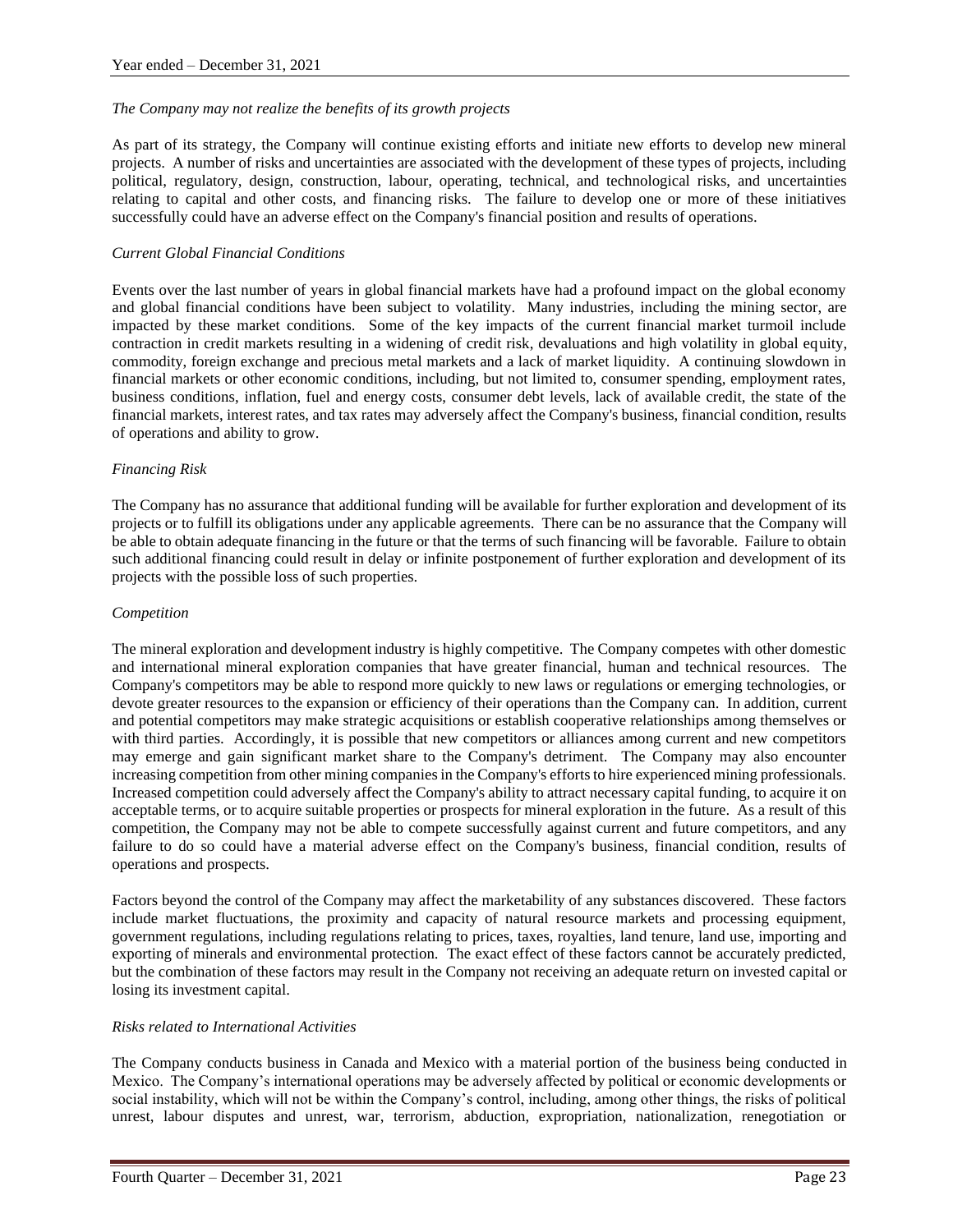nullification of existing concessions, contracts and permits, government regulation, delays in obtaining or renewing or the inability to obtain or renew necessary permits, taxation policies, economic sanctions, fluctuating exchange rates, currency controls, high rates of inflation, limitations on foreign ownership and increased financing costs. The occurrence of any such events could have a material adverse effect on the Company's business and results of operations as currently contemplated.

It may also be difficult for the Company to find and hire qualified people in the mining industry who are situated in Mexico or to obtain all of the necessary services or expertise in Mexico or to conduct operations on the Company's projects at reasonable rates. If qualified people and services or expertise cannot be obtained, the Company may need to seek and obtain those services from people located outside of these areas, which will require work permits and compliance with applicable laws and could result in delays and higher costs to conduct the Company's operations.

# *Corruption and Bribery Risk*

The Company's operations are governed by, and involve interactions with, many levels of government. Like most companies, the Company is required to comply with anti-corruption and anti-bribery laws, including the Canadian *Corruption of Foreign Public Officials Act*. In recent years, there has been a general increase in both the frequency of enforcement and severity of penalties under such laws, resulting in greater scrutiny and punishment to companies convicted of violating anti-bribery laws. Furthermore, a company may be found liable for violations by not only its employees, but also by its third party agents. Although the Company takes steps to mitigate such risks, such measures are not always effective in ensuring that the Company, its employees or third party agents will comply strictly with such laws. If the Company finds itself subject to an enforcement action or is found to be in violation of such laws, this may result in significant penalties, fines and/or sanctions imposed on the Company resulting in a material adverse effect on the Company's reputation and results of operations.

#### *Risks Associated with Joint Venture Agreements*

Pursuant to agreements the Company may enter into in the course of its business, the Company's interest in its properties may become subject to the risks normally associated with the conduct of joint ventures. In the event that any of the Company's properties become subject to a joint venture, the existence or occurrence of one or more of the following circumstances and events could have a material adverse impact on the Company's profitability or the viability of its interests held through joint ventures, which could have a material adverse impact on the Company's business prospects, results of operations and financial condition: (i) disagreements with joint venture partners on how to conduct exploration; (ii) inability of joint venture partners to meet their obligations to the joint venture or third parties; and (iii) disputes or litigation between joint venture partners regarding budgets, development activities, reporting requirements and other joint venture matters.

#### *Reliance on Key Individuals*

The Company's success depends on its ability to attract and retain the services of key personnel who are qualified and experienced. In particular, the success of the Company is, and will continue to be to a significant extent, dependent on the expertise and experience of the Company's directors and senior management. It is expected that these individuals will be a significant factor in the Company's growth and success. The loss of the service of these individuals could have a material adverse effect on the Company.

The resource industry is largely driven by fluctuations in commodity prices which, when high, can lead to a large number of projects being developed which in turn increases the demand for skilled personnel, contractors, material and supplies. Accordingly, there is a risk to the Company of losing or being unable to secure enough suitable key personnel or key resources and, as a result, being exposed to increased capital and operating costs and delays, which may in turn adversely affect the development of the Company's projects, the results of operations and the Company's financial condition and prospectus.

# *Commodity Prices*

The price of the Common Shares and the Company's financial results may be significantly adversely affected by a decline in the price of metals. The price of metal commodities fluctuates widely, especially in recent years, and is affected by numerous factors beyond the Company's control such as the sale or purchase of commodities by various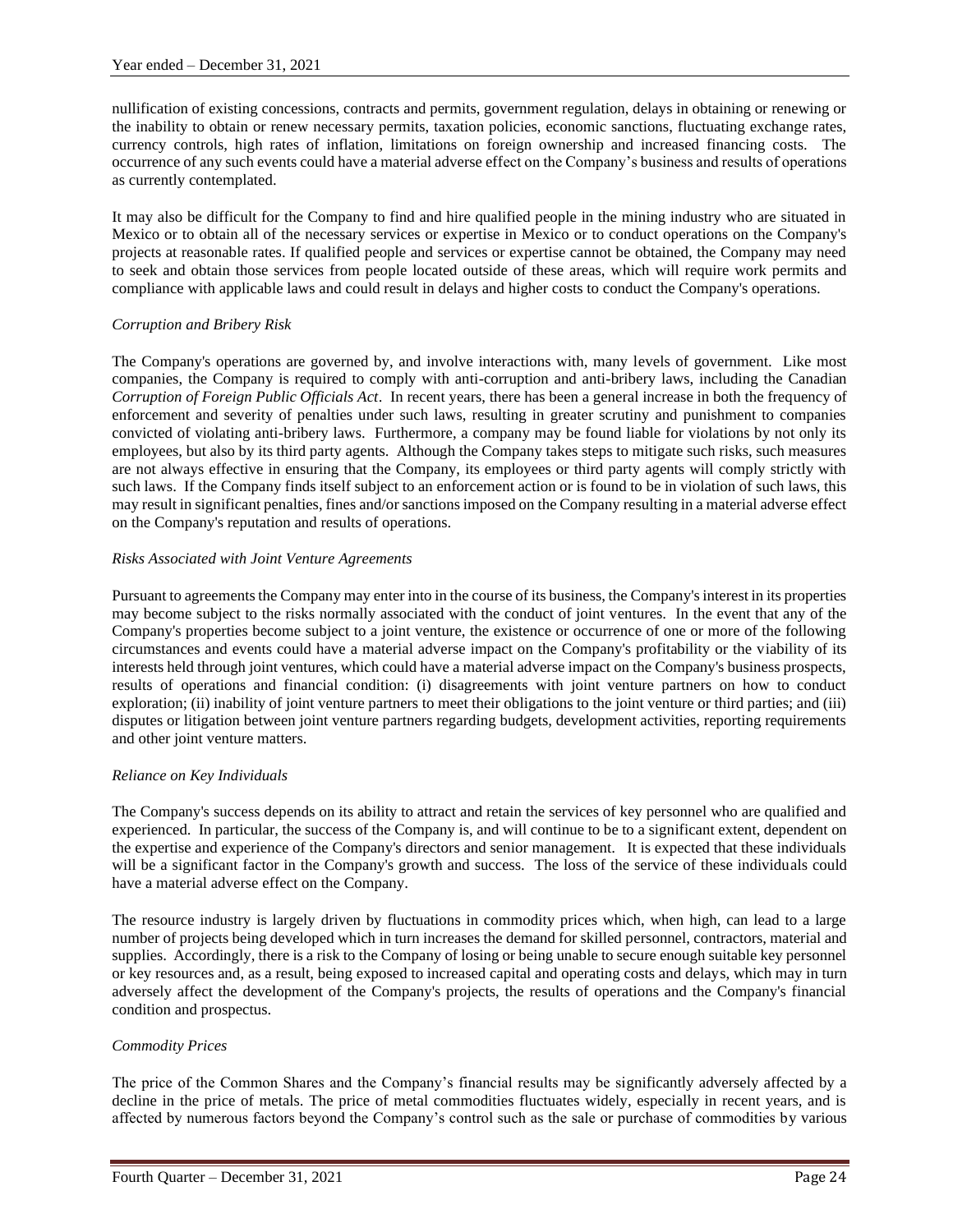central banks and financial institutions, interest rates, exchange rates, inflation or deflation, fluctuation in the value of the United States dollar and foreign currencies, global and regional supply and demand, and the political and economic conditions of major metal-producing countries throughout the world.

# *Dividend Policy*

No dividends on the Common Shares have been paid by the Company to date. The Company anticipates that it will retain all earnings and other cash resources for the foreseeable future for the operation and development of its business. The Company does not intend to declare or pay any cash dividends in the foreseeable future. Payment of any future dividends will be at the discretion of the Company's board of directors after taking into account many factors, including the Company's operating results, financial condition and current and anticipated cash needs.

# *Conflicts of Interest*

Certain of the directors and officers of the Company also serve as directors and/or officers of other companies involved in natural resource exploration, development and mining operations and consequently there exists the possibility for such directors and officers to be in a position of conflict. Any decision made by any of such directors and officers will be made in accordance with their duties and obligations to deal fairly and in good faith with a view to the best interests of the Company and its shareholders. In addition, each of the directors is required to declare and refrain from voting on any matter in which such directors may have a conflict of interest in accordance with the procedures set forth in the *Business Corporations Act* (British Columbia) and other applicable laws.

# *Exploration, Development and Operating Risks*

Mining operations generally involve a high degree of risk. Any potential mining operations of the Company will be subject to all the hazards and risks normally encountered in the exploration, development and production of metals, including unusual and unexpected geologic formations, seismic activity, rock bursts, cave-ins, flooding, fire, environmental hazards and the discharge of toxic chemicals, explosions and other conditions involved in the drilling and removal of material, any of which could result in damage to, or destruction of mines and other producing facilities, damage to property, injury or loss of life, environmental damage, work stoppages, delays in production, increased production costs and possible legal liability. Milling operations are subject to hazards such as equipment failure or failure of retaining dams around tailings disposal areas which may result in environmental pollution and consequent liability. Although the Company believes that appropriate precautions to minimize risks are taken, these risks cannot be eliminated.

The exploration for and development of mineral deposits involves significant risks which even a combination of careful evaluation, experience and knowledge may not eliminate. While the discovery of an ore body may result in substantial rewards, few properties which are explored are ultimately developed into producing mines. Major expenses may be required to locate and establish mineral reserves, to develop metallurgical processes and to construct mining and processing facilities at a particular site. It is impossible to ensure that the exploration or development programs planned or other mining operations in which the Company may acquire an interest will result in a profitable commercial mining operation. Whether a mineral deposit will be commercially viable depends on a number of factors, including among other things: the interpretation of geological data obtained from drill holes and other sampling techniques, the particular attributes of the deposit, such as size, grade and proximity to infrastructure and labour; metal prices which are highly cyclical; government regulations, including regulations relating to prices, taxes, royalties, land tenure, land use, importing and exporting of minerals and environmental protection; and political stability. The Company's development projects are also subject to the issuance of necessary permits and other governmental approvals and receipt of adequate financing. The exact effect of these factors cannot be accurately predicted, but the combination of these factors may adversely affect the Company's business.

# *Costs*

The estimates of costs to conduct further exploration and development work by the Company are based on certain assumptions with respect to the method and timing of the work. By their nature, these estimates and assumptions are subject to significant uncertainties and, accordingly, the actual costs may materially differ from these estimates and assumptions. Accordingly, no assurance can be given that the cost estimates and the underlying assumptions will be realized in practice, which may materially and adversely affect the Company's viability.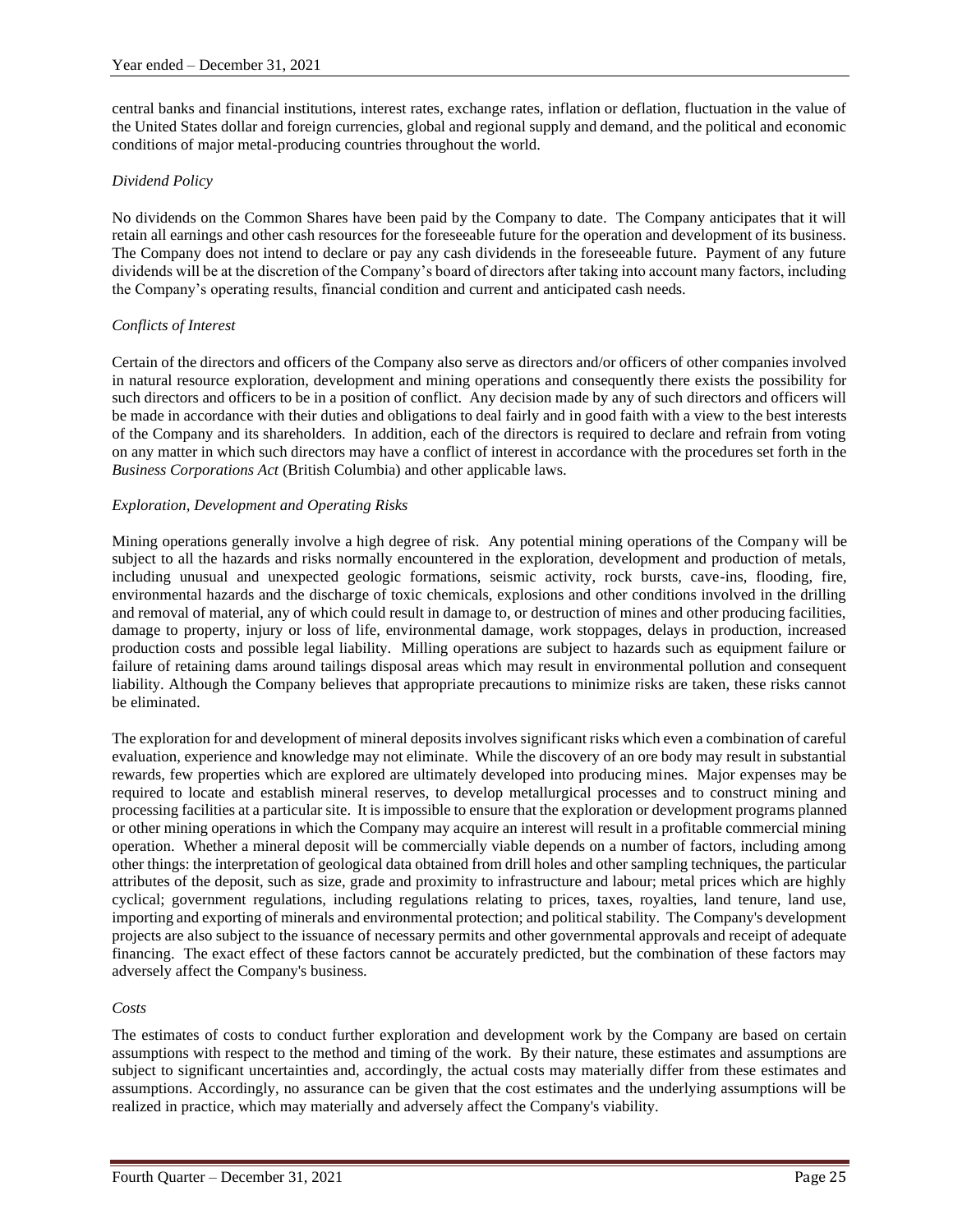#### *Environmental Regulation, Risks and Hazards*

All phases of mining operations are subject to environmental regulation in the jurisdictions in which they operate. These regulations mandate, among other things, the maintenance of air and water quality standards and land reclamation. They also set forth limitations on the generation, transportation, storage and disposal of solid and hazardous waste. Environmental legislation is evolving in a manner which will require stricter standards and enforcement, increased fines and penalties for non-compliance, more stringent environmental assessments of proposed projects and a heightened degree of responsibility for companies and their officers, directors and employees. Compliance with changing environmental laws and regulations may require significant capital outlays, including obtaining additional permits, and may cause material changes or delays in, or the cancellation of, the Company's exploration programs or current operations. There is no assurance that future changes in environmental regulation, if any, will not adversely affect the Company's mining operations.

Furthermore, environmental hazards may exist on the properties on which the owners or operators of mining operations hold interests which are unknown to such owners or operators at present and which have been caused by previous or existing owners or operators of the properties.

Government approvals and permits are currently, and may in the future be, required in connection with mining operations at the Company's properties. To the extent such approvals are required and not obtained, mining operations may be curtailed or prohibited from continuing operations or from proceeding with planned exploration or development of mineral properties.

Failure to comply with applicable laws, regulations and permitting requirements may result in enforcement actions thereunder, including orders issued by regulatory or judicial authorities causing operations to cease or be curtailed, and may include corrective measures requiring capital expenditures, installation of additional equipment or remedial actions. Parties engaged in mining operations or in the exploration or development of mineral properties may be required to compensate those suffering loss or damage by reason of the mining activities and may have civil or criminal fines or penalties imposed for violations of applicable laws or regulations. The occurrence of any environmental violation or enforcement action may have an adverse impact on the Company's operations and reputation.

Amendments to current laws, regulations and permits governing operations and activities of mining and exploration companies, or more stringent implementation thereof, could have a material adverse impact on mining operations and cause increases in exploration expenses, capital expenditures or production costs or reduction in levels of production at producing properties or require abandonment or delays in development of new mining properties.

#### *Governmental Regulation*

Mining operations and exploration activities are subject to extensive laws and regulations governing exploration, development, production, exports, taxes, labour standards, waste disposal, protection and remediation of the environment, reclamation, historic and cultural resources preservation, mine safety and occupation health, handling, storage and transportation of hazardous substances and other matters. The costs of discovering, evaluating, planning, designing, developing, constructing, operating, and other facilities in compliance with such laws and regulations are significant. It is possible that the costs and delays associated with compliance with such laws and regulations could become such that the owners or operators of mining operations would not proceed with the development of or continue to operate a mine. As part of their normal course operating, and development activities, such owners or operators have expended significant resources, both financial and managerial, to comply with governmental and environmental regulations and permitting requirements, and will continue to do so in the future. Moreover, it is possible that future regulatory developments, such as increasingly strict environmental protection laws, regulations and enforcement policies thereunder, and claims for damages to property and persons resulting from mining operations could result in substantial costs and liabilities in the future.

Our operations are governed by, and involve interactions with, many levels of government in countries with a history of corruption. Like most companies, we are required to comply with anti-corruption and anti-bribery laws, including the Canadian Corruption of Foreign Public Officials Act, as well as similar laws in the countries in which we conduct our business. In recent years, there has been a general increase in both the frequency of enforcement and severity of penalties under such laws, resulting in greater scrutiny and punishment to companies convicted of violating anti-bribery laws. Furthermore, a company may be found liable for violations by not only its employees, but also by its third party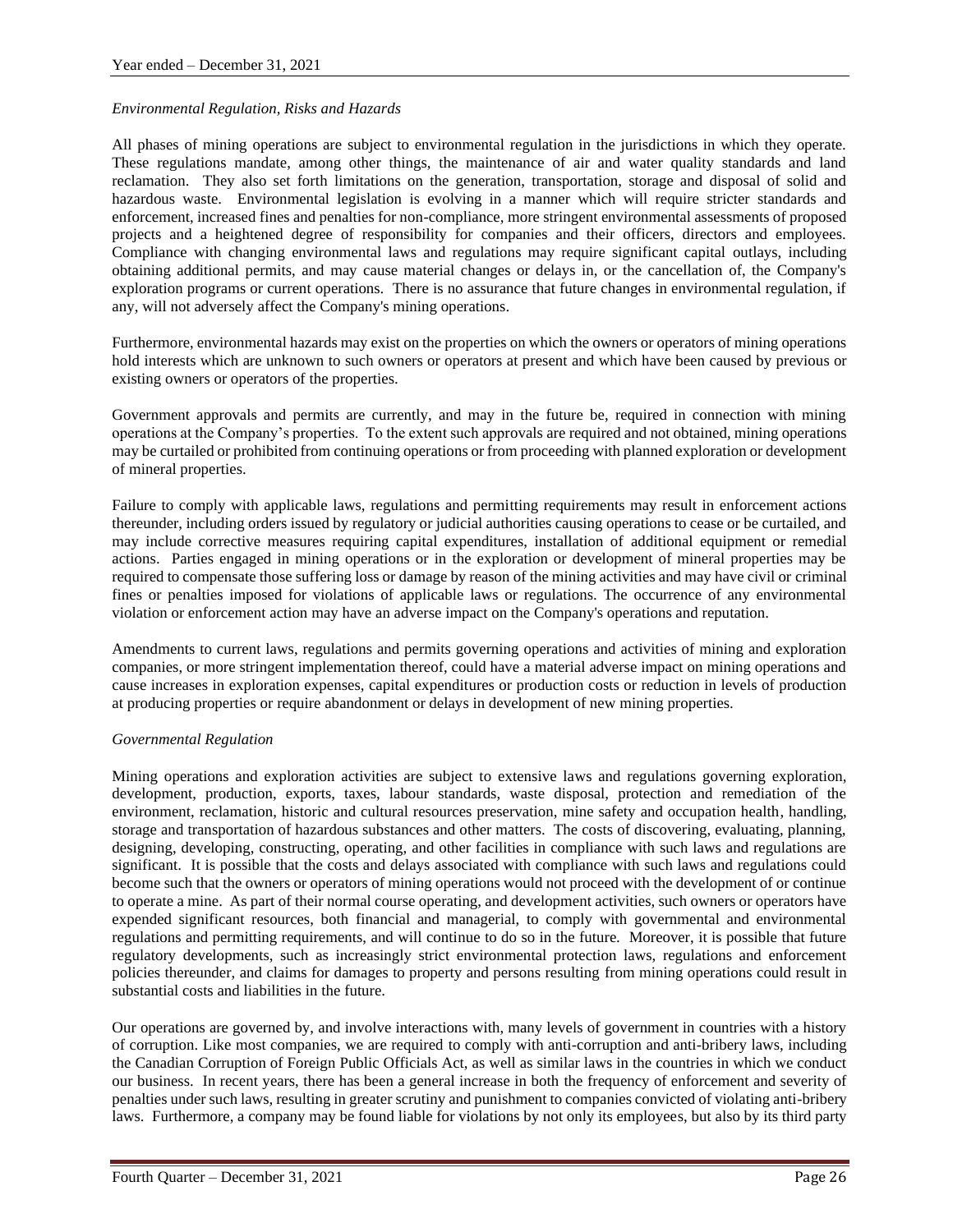agents. It is our policy to implement safeguards to discourage these practices by employees and our consultants. However, our existing safeguards and any future improvements may prove to be less than effective, and our employees and consultants may have engaged or may engage in conduct for which we might be held responsible. Violations of such laws may result in criminal or civil sanctions, and we may be subject to other liabilities, which could negatively affect our business, operating results and financial condition.

# *Permitting*

Mining operations are subject to receiving and maintaining permits from appropriate governmental authorities. It can be time-consuming and costly to obtain, maintain and renew permits. In addition, permit terms and conditions can impose restrictions on how the Company conducts its operations and limit the Company's flexibility in development of its mineral properties. Prior to any development on the Company's properties, permits from appropriate governmental authorities may be required. Permits required for the Company's operations may not be issued, maintained or renewed in a timely fashion or at all, may not be issued or renewed upon conditions that restrict the Company's ability to conduct the Company's operations economically, or may be subsequently revoke. Any such failure to obtain, maintain or renew permits, or other permitting delays or conditions could have a material adverse effect on the Company's business, results of operations, financial condition and prospectus.

Failure to comply with applicable laws, regulations and permitting requirements may result in enforcement actions thereunder, including orders issued by regulatory or judicial authorities causing operations to cease or be curtailed, and may include corrective measures requiring capital expenditures, installation of additional equipment or remedial actions. Parties engaged in mining operations may be required to compensate those suffering loss or damage by reason of the mining activities and may be liable for civil or criminal fines or penalties imposed for violations of applicable laws or regulations.

Goldgroup is in the process of applying for or renewing permits and licences relating to its operations in Mexico. The Company cannot be certain that it will receive the necessary permits and licences at all, or on acceptable terms required to conduct further exploration and to develop its properties and bring them into production. Government approvals and approvals of members of the surrounding communities and permits and licences are currently, and will in the future be, required in connection with the operations of the Company. To the extent such approvals are required and not obtained, the Company may be curtailed or prohibited from continuing its exploration, development or production activities. The failure to obtain such permits or licences, or delays in obtaining such permits or licences, could increase the Company's costs and delay its activities, and could adversely affect the properties, business or operations of the Company.

# *Infrastructure*

Mining, processing, development and exploration activities depend, to one degree or another, on adequate infrastructure. Reliable roads, bridges, power sources and water supply are important determinants, which affect capital and operating costs. Unusual or infrequent weather phenomena, sabotage, government or other interference in the maintenance or provision of such infrastructure could adversely affect operations at the Company's properties.

# *Exploration and Geological Report*

The reported results in the technical reports filed in respect of the Company's properties are estimates only. No assurance can be given that the estimated mineralization will be recovered. The reported results are based on limited sampling, and, consequently, are uncertain because the samples may not be representative. Estimates may require revision (either up or down) based on actual production experience. If the Company encounters mineralization or geological formations different from those predicted by past drilling, sampling and interpretations, any estimates may need to be altered in a way that could adversely affect the Company's operations or proposed operations. In addition, market fluctuations in the price of metals, as well as increased production costs or reduced recovery rates, may render certain minerals uneconomic.

#### *Land Title*

No assurances can be given that there are no title defects affecting the Company's properties. The Company's properties may be subject to prior unregistered liens, agreements, transfers or claims, including native land claims, and title may be affected by, among other things, undetected defects.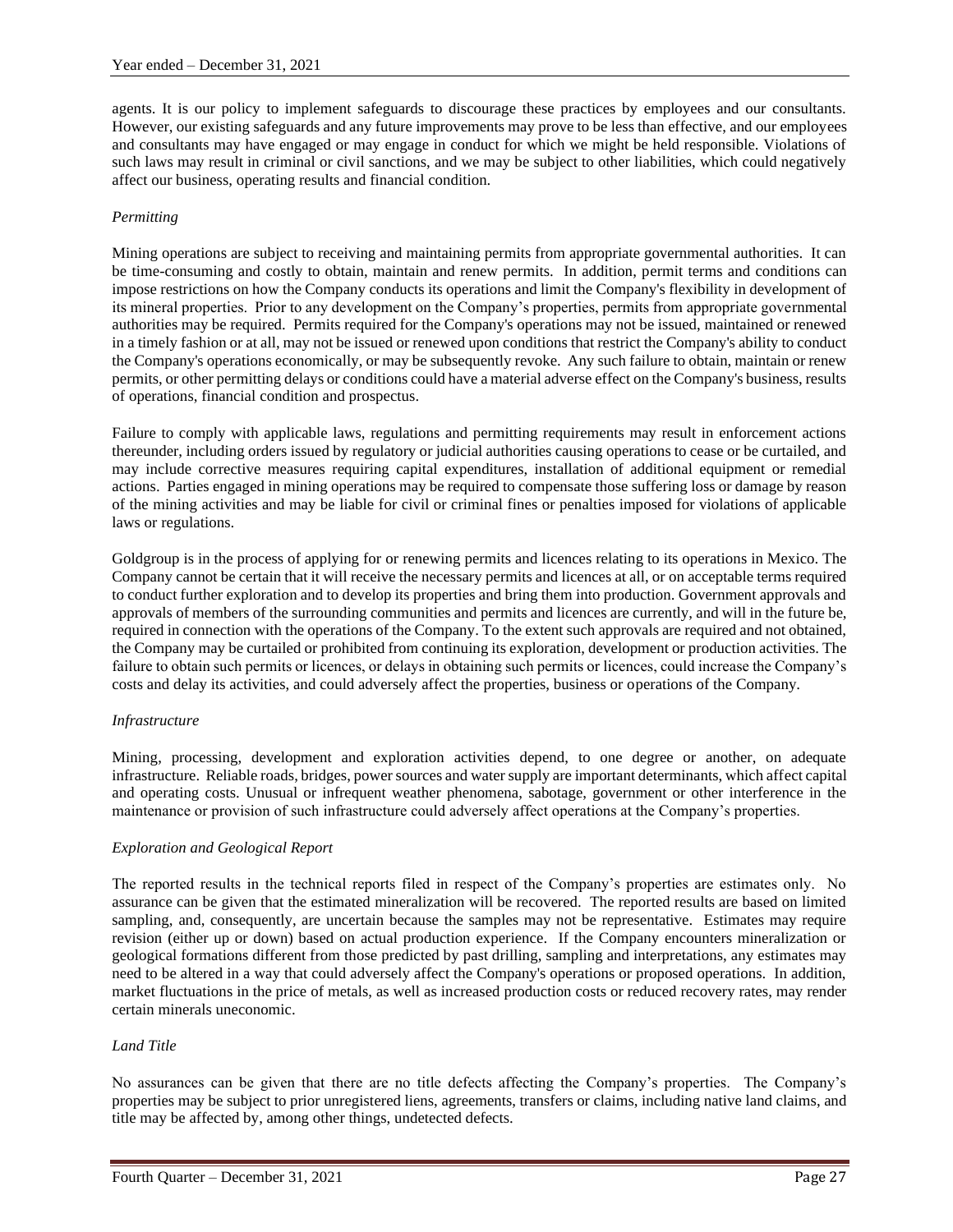A mineral concession in Mexico does not confer any ownership of surface rights. The majority of Goldgroup's mineral properties are located in relatively uninhabited areas. There are currently no areas of interest to Goldgroup within its mineral concession that are overlain by significant habitation or industrial users, however there are potential overlapping surface usage issues in some areas. Some surface rights may be owned by local communities or "Ejidos" or by private ranching or residential interests. Goldgroup will require additional surface rights to exploit all resources on its properties. Accordingly, Goldgroup will need to negotiate agreements with private landowners for access and any potential development or exploitation rights. There is no assurance that surface rights agreements that may be necessary for future operations will be obtained when needed, on reasonable terms or at all, which could materially and adversely affect the business of Goldgroup.

#### *Commodity Price Fluctuations*

The price of metals has fluctuated widely in recent years, and future serious price declines could cause continued development of and commercial production from the Company's properties to be impracticable. Future cash flows may not be sufficient and the Company could be forced to discontinue production and may be forced to sell the properties. Future production by the Company is dependent on metal prices that are adequate to make this property economic.

In addition to adversely affecting the commercial production estimates and financial conditions, declining commodity prices can impact operations by requiring a reassessment of the feasibility of a particular project. Such a reassessment may be the result of a management decision or may be required under financing arrangements related to a particular project. Even if the project is ultimately determined to be economically viable, the need to conduct such a reassessment may cause substantial delays or may interrupt operations until the reassessment can be completed.

#### *Additional Capital*

Mining, processing, development and exploration may require substantial additional financing. Failure to obtain sufficient financing may result in delaying or indefinite postponement of exploration, development or production or even a loss of property interest. There can be no assurance that additional capital or other types of financing will be available if needed or that, if available, will be on satisfactory terms.

# *Foreign Exchange Rate Fluctuations*

Operations in Mexico and Canada are subject to foreign currency exchange fluctuations. The Company raises its funds through equity issuances which are priced in Canadian dollars, and the majority of the exploration costs of the Company are denominated in United States dollar, and Mexico pesos. The Company may suffer losses due to adverse foreign currency fluctuations.

# *Property Exploration and Development Risk*

Some of the Company's properties are currently at the exploration stage of development. Exploration and development is subject to numerous risks, including, but not limited to, delays in obtaining equipment, material and services essential to developing the project in a timely manner; changes in environmental or other government regulations; currency exchange rates; labour shortages; and fluctuation in metal prices. There can be no assurance that the Company will have the financial, technical and operational resources to complete the exploration and development in accordance with current expectations or at all.

#### *Insurance Risk*

The Company's business is subject to a number of risks and hazards generally, including adverse environmental conditions, industrial accidents, labour disputes, unusual or unexpected geological conditions, ground or slope failure, cave-ins, mechanical failures, changes in the regulatory environment and natural phenomena such as inclement weather conditions, fires, floods and earthquakes. Such occurrences could result in damage, delays in mining, monetary losses and possible legal liability.

Although the Company maintains insurance to protect against certain risks in such amounts as it considers reasonable, the Company's insurance will not cover all the potential risks associated with a mining company's operations. The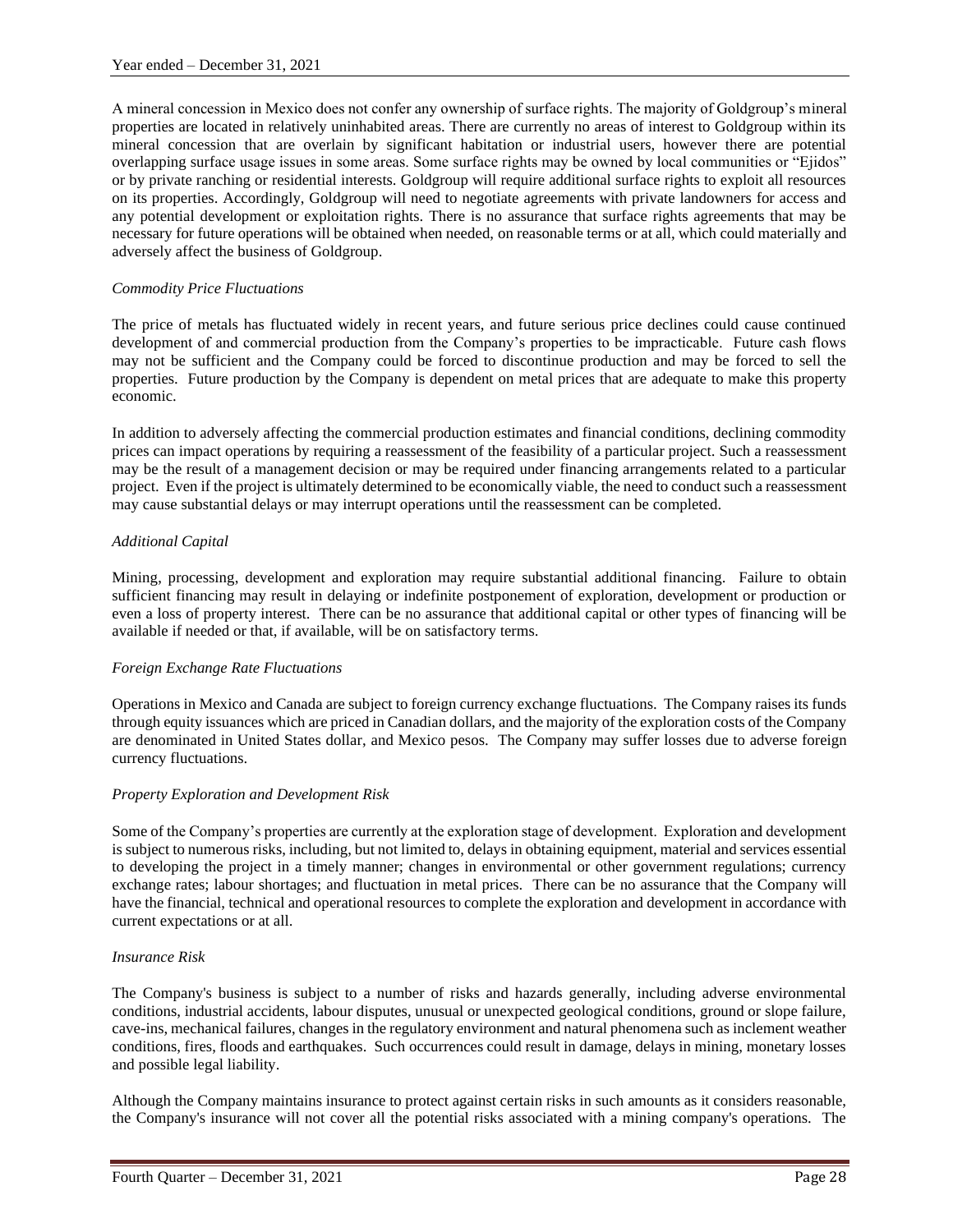Company may also be unable to maintain insurance to cover these risks at economically feasible premiums. Insurance coverage may not continue to be available or may not be adequate to cover any resulting liability. Moreover, insurance against risks such as loss of title to mineral property, environmental pollution, or other hazards as a result of exploration and production is not generally available to the Company or other companies in the mining industry on acceptable terms. The Company may also become subject to liability for pollution or other hazards which may not be insured against or which the Company may elect not to insure against because of premium costs or other reasons. Losses from these events may cause the Company to incur significant costs that could have a material adverse effect on our financial performance and results of operations.

# *Force Majeure*

The Company's projects now or in future may be adversely affected by risks outside the control of the Company, including labour unrest, civil disorder, war, subversive activities or sabotage, fires, floods, explosions or other catastrophes, epidemics or quarantine restrictions.

#### *COVID-19 Pandemic*

In March 2020 the World Health Organization declared coronavirus COVID-19 a global pandemic. This contagious disease outbreak, which has continued to spread, and any related adverse public health developments, has adversely affected workforces, economies, and financial markets globally, potentially leading to an economic downturn. It is not possible for the Company to predict the duration or magnitude of the adverse results of the outbreak and its effects on the Company's business at this time.

Readers of this MD&A should carefully consider the detailed risks set out under the heading "Risk Factors" in the AIF.

#### **Cautionary Statement on Forward-Looking Information**

This MD&A contains "forward-looking information" (within the meaning of applicable Canadian securities law) and "forward-looking statements" (within the meaning of the United States Private Securities Litigation Reform Act of 1995) concerning Goldgroup's plans at its mineral properties and other matters. These statements relate to analyses and other information that are based on forecasts of future results, estimates of amounts not yet determinable and assumptions of management. Actual results could differ materially from the conclusions, forecasts and projections contained in such forward-looking information.

Any statements that express or involve discussions with respect to predictions, expectations, beliefs, plans, projections, objectives, assumptions or future events or performance (often, but not always, using words or phrases such as "expects", "is expected", "anticipates", "plans", "projects", "estimates", "assumes", "intends", "strategy", "goals", "objectives", "potential" or variations thereof or stating that certain actions, events or results "may", "could", "would", "might" or "will" be taken, occur or be achieved, or the negative of any of these terms and similar expressions) are not statements of historical fact and may be forward-looking statements. Forward-looking statements are subject to a variety of known and unknown risks, uncertainties and other factors that could cause actual events or results to materially differ from those reflected in the forward-looking statements, and are developed based on assumptions about such risks, uncertainties and other factors set out herein including, without limitation:

- uncertainties related to actual capital costs, operating costs and expenditures, production schedules and economic returns from Goldgroup's projects;
- uncertainties associated with development activities;
- uncertainties inherent in the estimation of mineral resources and precious metal recoveries;
- risks related to obtaining appropriate permits and licences to explore, develop, operate and produce at the Company's projects;
- uncertainties related to current global economic conditions;
- fluctuations in precious and base metal prices;
- uncertainties related to the availability of future financing;
- potential difficulties with joint venture partners;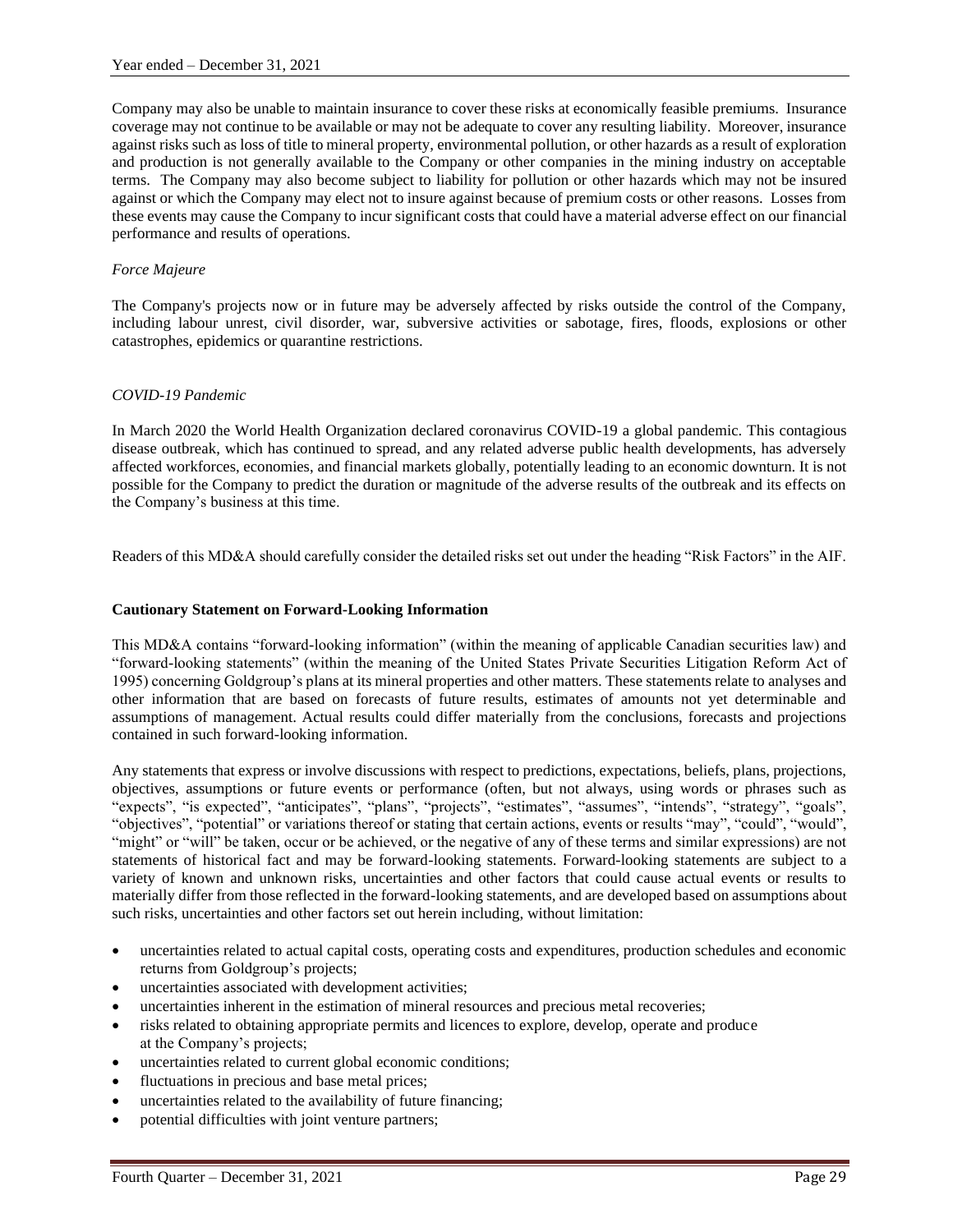- risks that Goldgroup's title to its property could be challenged;
- political and country risk;
- risks associated with Goldgroup being subject to government regulation;
- risks associated with having adequate surface rights for operations;
- environmental risks;
- Goldgroup's need to attract and retain qualified personnel;
- risks associated with operating hazards at the Cerro Colorado Mine;
- risks associated with potential conflicts of interest;
- Goldgroup's lack of experience in overseeing the construction of a mining project;
- risks related to the integration of businesses and assets acquired by Goldgroup;
- uncertainties related to the competitiveness of the mining industry;
- risk associated with theft;
- risk of water shortages and risks associated with competition for water;
- uninsured risks and inadequate insurance coverage;
- risks associated with potential legal proceedings;
- risks associated with community relations;
- outside contractor risks;
- risks related to archaeological sites;
- foreign currency risks;
- risks associated with security and human rights; and
- risks related to the need for reclamation activities on Goldgroup's properties.
- risks and uncertainty related to COVID-19

This list is not exhaustive of the factors that may affect the Company's forward-looking information. These and other factors should be considered carefully and readers should not place undue reliance on such forward-looking information. Investors should carefully consider the risks discussed in this MD&A as well as those set out under the heading "Risk Factors" in the AIF.

#### **Cautionary Note to U.S. Investors Concerning Estimates of Mineral Resources and Mineral Reserves**

The disclosure in this MD&A uses mineral resource and mineral reserve classification terms that comply with reporting standards in Canada, and, unless otherwise indicated, all mineral resource and mineral reserve estimates included in this MD&A have been prepared in accordance with NI 43-101. NI 43-101 is a rule developed by the Canadian Securities Administrators that establishes standards for all public disclosure an issuer makes of scientific and technical information concerning mineral projects. These standards differ significantly from the disclosure requirements of the United States Securities and Exchange Commission (the "SEC") set forth in Industry Guide 7. Consequently, mineral resource and mineral reserve information contained in this MD&A is not comparable to similar information that would generally be disclosed by U.S. companies in accordance with the rules of the SEC.

In particular, the SEC's Industry Guide 7 applies different standards in order to classify mineralization as a reserve. As a result, the definitions of proven and probable reserves used in NI 43-101 differ from the definitions in Industry Guide 7. Under SEC standards, mineralization may not be classified as a "reserve" unless the determination has been made that the mineralization could be economically and legally produced or extracted at the time the reserve determination is made. Accordingly, mineral reserve estimates contained in this MD&A may not qualify as "reserves" under SEC standards.

In addition, this MD&A uses the terms "measured mineral resources," "indicated mineral resources" and "inferred mineral resources" to comply with the reporting standards in Canada. The SEC's Industry Guide 7 does not recognize mineral resources and U.S. companies are generally not permitted to disclose resources in documents they file with the SEC. Investors are cautioned not to assume that any part or all of the mineral deposits in these categories will ever be converted into SEC defined mineral "reserves." Further, "inferred mineral resources" have a great amount of uncertainty as to their existence and as to whether they can be mined legally or economically. Therefore, investors are also cautioned not to assume that all or any part of an inferred mineral resource exists. In accordance with Canadian rules, estimates of "inferred mineral resources" cannot form the basis of feasibility or other economic studies, except in rare cases. In addition, disclosure of "contained ounces" in a mineral resource estimate is permitted disclosure under